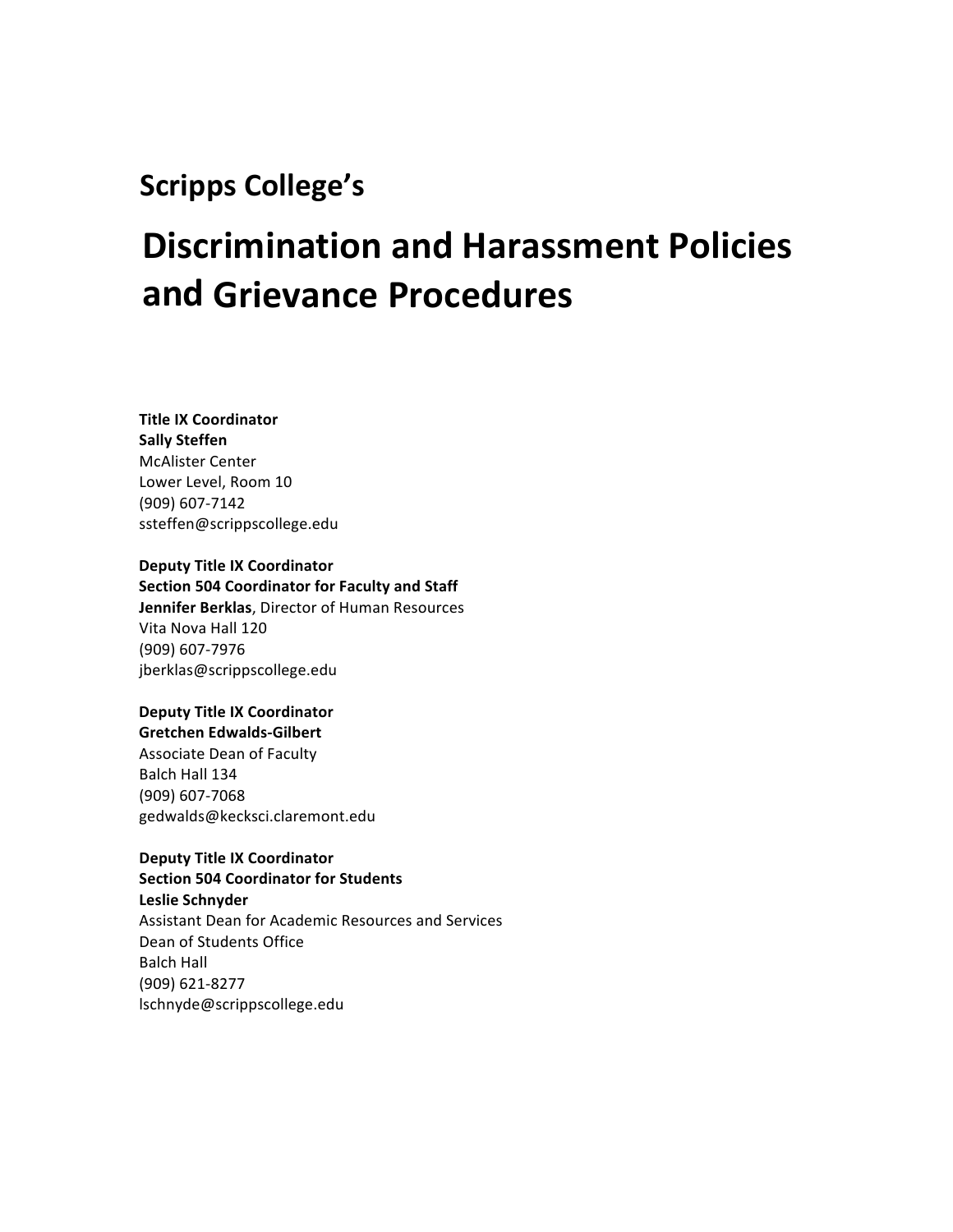| Ι.                                                                                                    |                                                                                                     |  |
|-------------------------------------------------------------------------------------------------------|-----------------------------------------------------------------------------------------------------|--|
| П.                                                                                                    |                                                                                                     |  |
|                                                                                                       |                                                                                                     |  |
| Ι.                                                                                                    |                                                                                                     |  |
| П.                                                                                                    |                                                                                                     |  |
| Ш.                                                                                                    |                                                                                                     |  |
| IV.                                                                                                   |                                                                                                     |  |
| V.                                                                                                    |                                                                                                     |  |
| VI.                                                                                                   |                                                                                                     |  |
|                                                                                                       |                                                                                                     |  |
|                                                                                                       |                                                                                                     |  |
| IX.                                                                                                   |                                                                                                     |  |
|                                                                                                       |                                                                                                     |  |
| I.                                                                                                    |                                                                                                     |  |
| П.                                                                                                    |                                                                                                     |  |
| Ш.                                                                                                    |                                                                                                     |  |
| IV.                                                                                                   |                                                                                                     |  |
| V.                                                                                                    |                                                                                                     |  |
| VI.                                                                                                   | Investigation Procedures for Complaints of Discrimination, Harassment, or Sexual Misconduct that Do |  |
|                                                                                                       |                                                                                                     |  |
|                                                                                                       |                                                                                                     |  |
|                                                                                                       |                                                                                                     |  |
|                                                                                                       |                                                                                                     |  |
| х.                                                                                                    |                                                                                                     |  |
| XI.                                                                                                   |                                                                                                     |  |
|                                                                                                       |                                                                                                     |  |
| Appendix A Sexual Assault, Dating/Domestic Violence, and Stalking Prevention and Risk Reduction 25    |                                                                                                     |  |
|                                                                                                       | Appendix B Frequently Asked Questions: Sexual Assault, Dating/Domestic Violence and Stalking 26     |  |
| Appendix C What to Do if You Have Experienced Sexual Assault, Dating/Domestic Violence or Stalking 29 |                                                                                                     |  |
|                                                                                                       |                                                                                                     |  |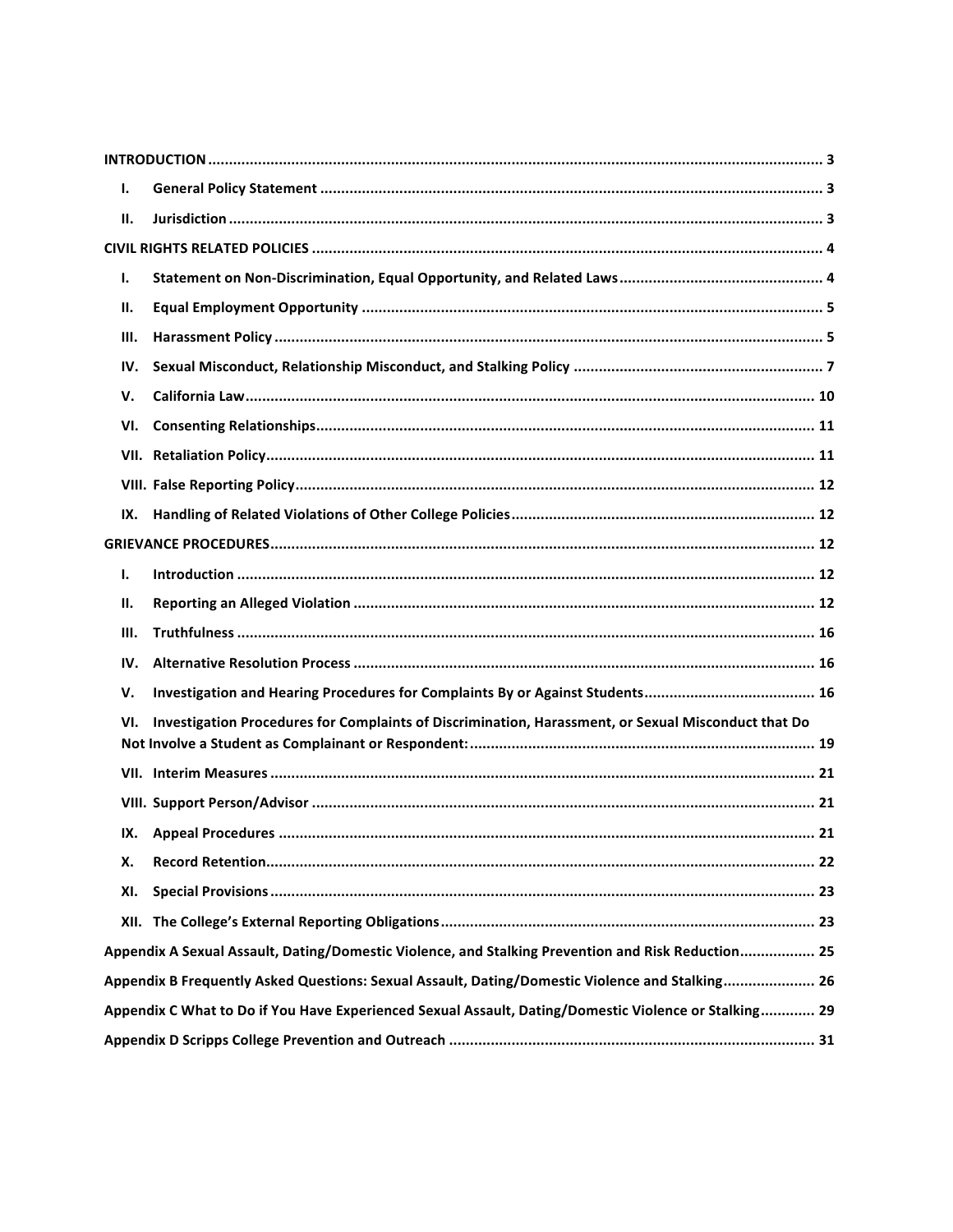### **INTRODUCTION**

#### **I.** General Policy Statement

As a community dedicated to the education of women and the advancement of learning, Scripps College (the "College") seeks to maintain an environment in which individuals can live, learn and work free from discrimination and harassment, including sexual violence, sexual misconduct, dating violence, domestic violence, or stalking. The College regards such behavior as inimical to its educational purposes and to the respect for individuals that it holds to be essential in all aspects of its institutional life. Members of the Scripps community, defined as all individuals permanently or temporarily employed by, studying at or officially connected with the College, should be aware that the College is strongly opposed to all forms of discrimination and harassment and that such behavior is prohibited by College policy and, in some instances, by civil and criminal laws.

All forms of harassment and discrimination on the basis of sex, gender identity and expression, pregnancy, religion, creed, color, race, national or ethnic origin, ancestry, immigration status, sexual orientation, medical condition, physical or mental disability, age, marital status, veteran status, family care leave status, or any other basis prohibited by state or federal law destroy the foundation for respect and violate the sense of community vital to the College's educational enterprise. Sexual violence and sexual misconduct offenses are a form of sexual harassment and are strictly prohibited by the College. This policy also prohibits dating violence, domestic violence, and stalking. Retaliation against a person who reports, complains about, or participates in the investigation of a complaint of discrimination or harassment is likewise prohibited.

This policy strictly prohibits discrimination against, or the harassment of, any individual at the College or at College activities occurring away from campus, including but not limited to all individuals regularly or temporarily employed, studying, or with an official capacity at the College (such as Trustees, guest lecturers, volunteers, and contractors). Persons violating this policy will be subject to disciplinary action up to and including discharge from employment or expulsion from the College.

It is the responsibility of all faculty, staff, and students at the College to ensure compliance with this policy. Accordingly, faculty, staff, or students who believe they are being harassed or discriminated against, have observed harassment of, or discrimination against, another person at the College in violation of this policy, or believe such conduct has occurred, should immediately report the incident following the complaint reporting procedures below.

As an educational institution, the College is committed to the principle of free expression and the exploration of ideas in an atmosphere of civility and mutual respect. The College also recognizes that the educational process can often be disturbing and unsettling, particularly when one's current ideas or values are being challenged. This means that the learning, working, and living environments might not always be comfortable for all members of the college community. The College does not proscribe speech simply because it is offensive. In determining whether an act constitutes discrimination or harassment, the context must be carefully reviewed and full consideration must be given to protection of individual rights, freedom of speech, and academic freedom.

### **II. Jurisdiction**

The policies and procedures set forth herein apply to all College faculty, staff, and students. These policies and procedures also apply to third parties (such as campus visitors or vendors) who may have contact with members of the College community either on the College's campus or at other College events and programs. For purposes of these policies and grievance procedures, a Complainant is the student, faculty, or staff asserting that such person has been the subject of a policy violation. The College also may be a Complainant. A Respondent under these policies and procedures is the person alleged to have engaged in conduct that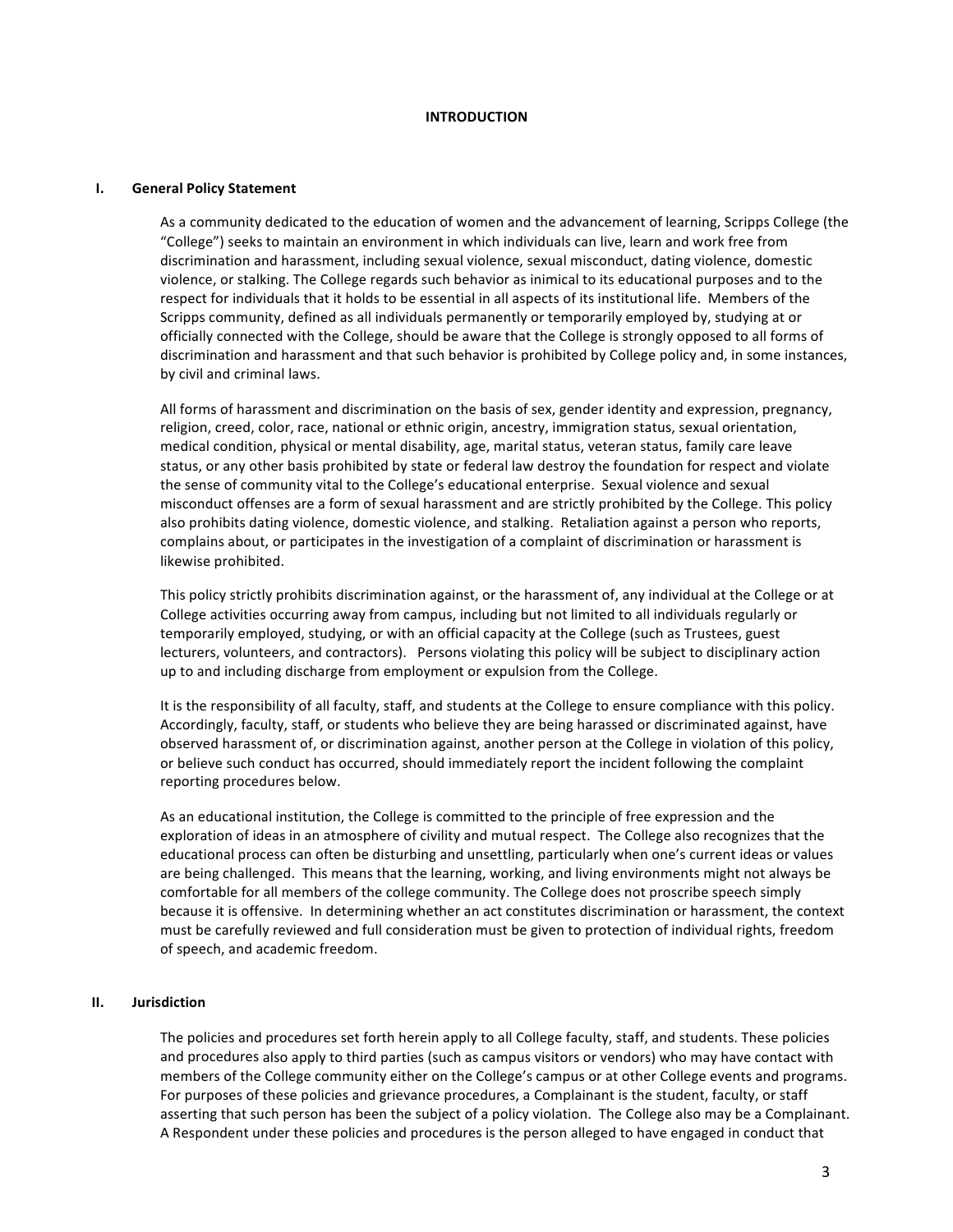constitutes a violation of these policies. If the alleged perpetrator is an employee or student from one of the other Claremont Colleges or the Claremont University Consortium, the College will investigate the matter and take steps to stop the conduct and remedy its affects to the extent reasonably possible. However, the grievance or other relevant procedures related to any disciplinary action against the Respondent will be those of the Respondent's home institution.

The grievance procedures set forth below are administrative in nature and are separate and distinct from the criminal and civil legal systems. Pursuing resolution through these procedures does not preclude someone from pursuing legal action now or in the future. If the conduct in question is alleged to be a violation of both College policy and public law, the College may proceed with its normal process, regardless of action or inaction by outside authorities. Decisions made or sanctions imposed through these or other College procedures are not subject to change because criminal or civil charges arising from the same conduct are dismissed, reduced, or rejected in favor of or against the Respondent.

In the event of a conflict with any other Scripps College policy or Claremont Colleges intercampus policy, the policies and procedures set forth below will prevail.

### **CIVIL RIGHTS RELATED POLICIES**

### **I.** Statement on Non-Discrimination, Equal Opportunity, and Related Laws

The College does not discriminate on any illegal basis in the administration of its admission, educational, or employment policies and practices, nor in the recruitment, training, promotion, financial support, or compensation of its faculty, students, or staff. The College complies with all applicable state and federal laws, including, but not limited to:

- A. Title IX of the Higher Education Amendments of 1972;
- B. The Violence Against Women Reauthorization Act of 2013;
- C. Title VI of the Civil Rights Act of 1964;
- D. Title VII of the Civil Rights Act of 1964;
- E. California SB 967 ("Yes Means Yes");
- F. California Fair Employment and Housing Act ("FEHA");
- G. California Unruh Civil Rights Act;
- H. Family Educational Rights and Privacy Act of 1974;
- I. Section 504 of the Rehabilitation Act of 1973;
- J. Americans with Disabilities Act (the "ADA");
- K. Age Discrimination in Employment Act of 1967, as amended by the Older Worker's Benefit Protection Act ("ADEA");
- L. Any other applicable federal, state, or local law addressing nondiscrimination and/or equal employment opportunity.

Inquiries concerning the application of these laws to the College should be referred to the Title IX Coordinator or, if applicable, the Section 504 Coordinator.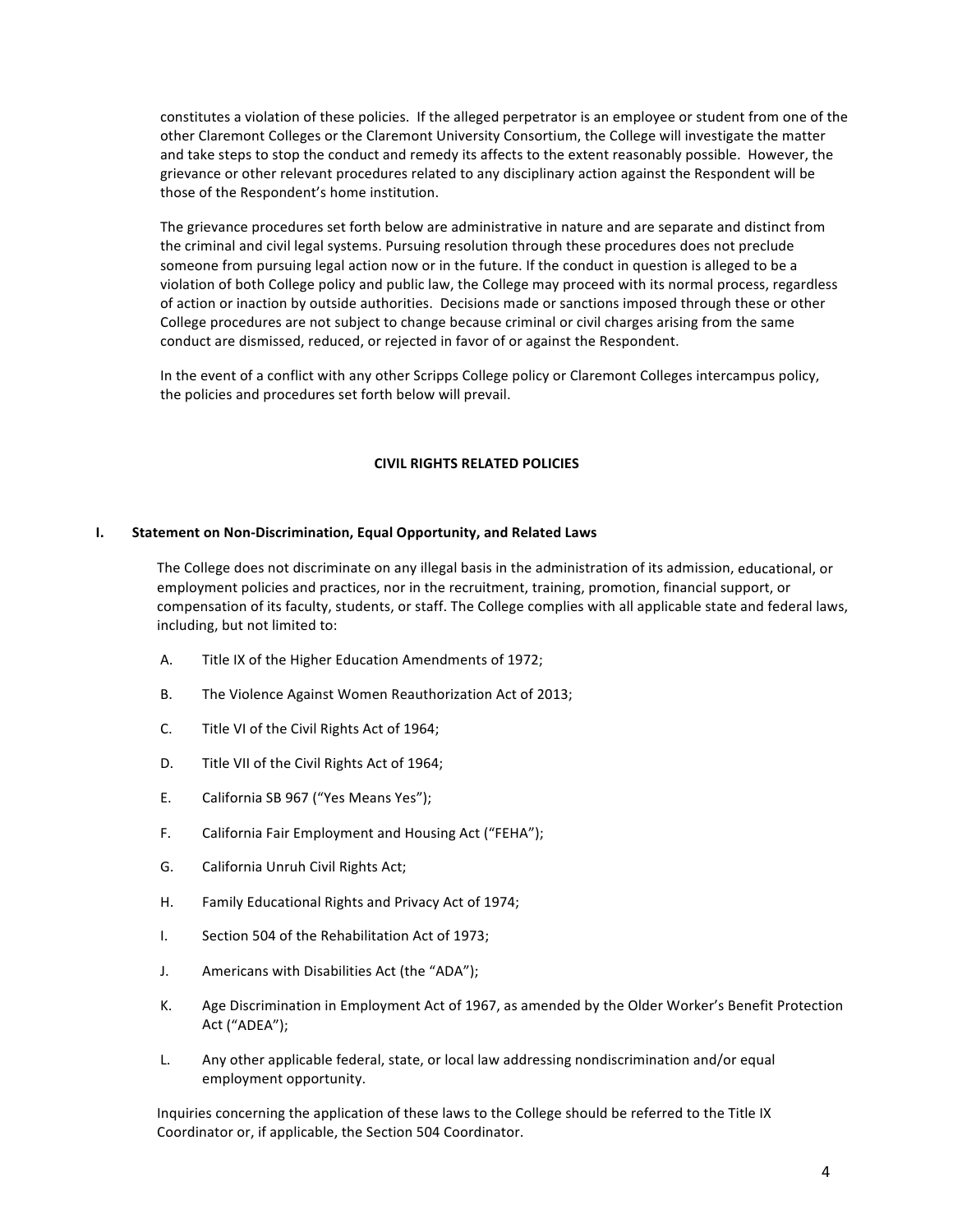### **II. Equal Employment Opportunity**

The College prides itself in being an open, competitive, and equal opportunity employer. The College is committed to a policy of equal employment opportunities for all applicants and employees and complies with all applicable state and federal laws on the matter. The College does not unlawfully discriminate on the basis of race, color, creed, religion, national or ethnic origin, ancestry, immigration status, sex, age, sexual orientation, gender identity and expression, marital status, pregnancy, physical or mental disability, medical condition, family care leave status, veteran's status, or any other category protected by law. The College also prohibits the harassment of any employee on any of these bases. The College also makes reasonable accommodations for disabled employees. This policy applies to all areas of employment including recruitment, hiring, training, promotion, compensation, benefits, transfer, and social and recreational programs. It is the responsibility of every manager and employee to follow this policy conscientiously. Employees with questions regarding this policy should discuss them with the Director of Human Resources or their supervisor.

### **III. Harassment Policy**

A. It is the policy of Scripps College to maintain an environment for students, faculty, and staff that is free of prohibited harassment. All members of the community should be aware that the College is concerned about such harassment, and is prepared to take prompt remedial action to prevent and correct such behavior. Individuals who engage in sexual harassment (which includes harassment based on gender, pregnancy, childbirth, or related medical conditions), as well as other prohibited harassment based on such factors as religion, color, race, national or ethnic origin, ancestry, immigration status, sexual orientation, gender identity and expression, physical or mental disability, age, marital status, family care leave status, or veteran status, will be subject to discipline, up to and including expulsion or termination. Retaliation against a person who reports, complains about, or participates in the investigation of such harassment is likewise prohibited.

### B. **Prohibited Harassment Defined**

#### 1. *Prohibited Harassment in General*

Prohibited harassment is conduct that creates an intimidating, offensive, or hostile working or academic environment, or that interferes with work or academic performance, including harassment based on a person's protected status, including race, color, national origin, ancestry, immigration status, sex (which includes harassment based on gender, pregnancy, childbirth, or related medical conditions), sexual orientation, gender identity and expression, age, religion, physical or mental disability, medical condition, marital status, veteran status, family care leave status, or any other status protected by antidiscrimination and anti-harassment statutes, such as Titles VII or IX of the Civil Rights Act, the Americans with Disabilities Act, the Age Discrimination in Employment Act, and the California Fair Employment and Housing Act.

Harassment can be physical, verbal, or visual. Harassment can be committed by employers, coworkers, fellow students, and third parties. Generally, statements and/or conduct legitimately and reasonably related to the College's mission of education do not constitute harassment.

To count as harassment under this policy, such conduct must:

- be offensive to the individual complaining of harassment and offensive to a reasonable person; and
- be so persistent, repetitive, pervasive, or severe that it has the purpose or effect of substantially interfering with an individual's academic or professional performance or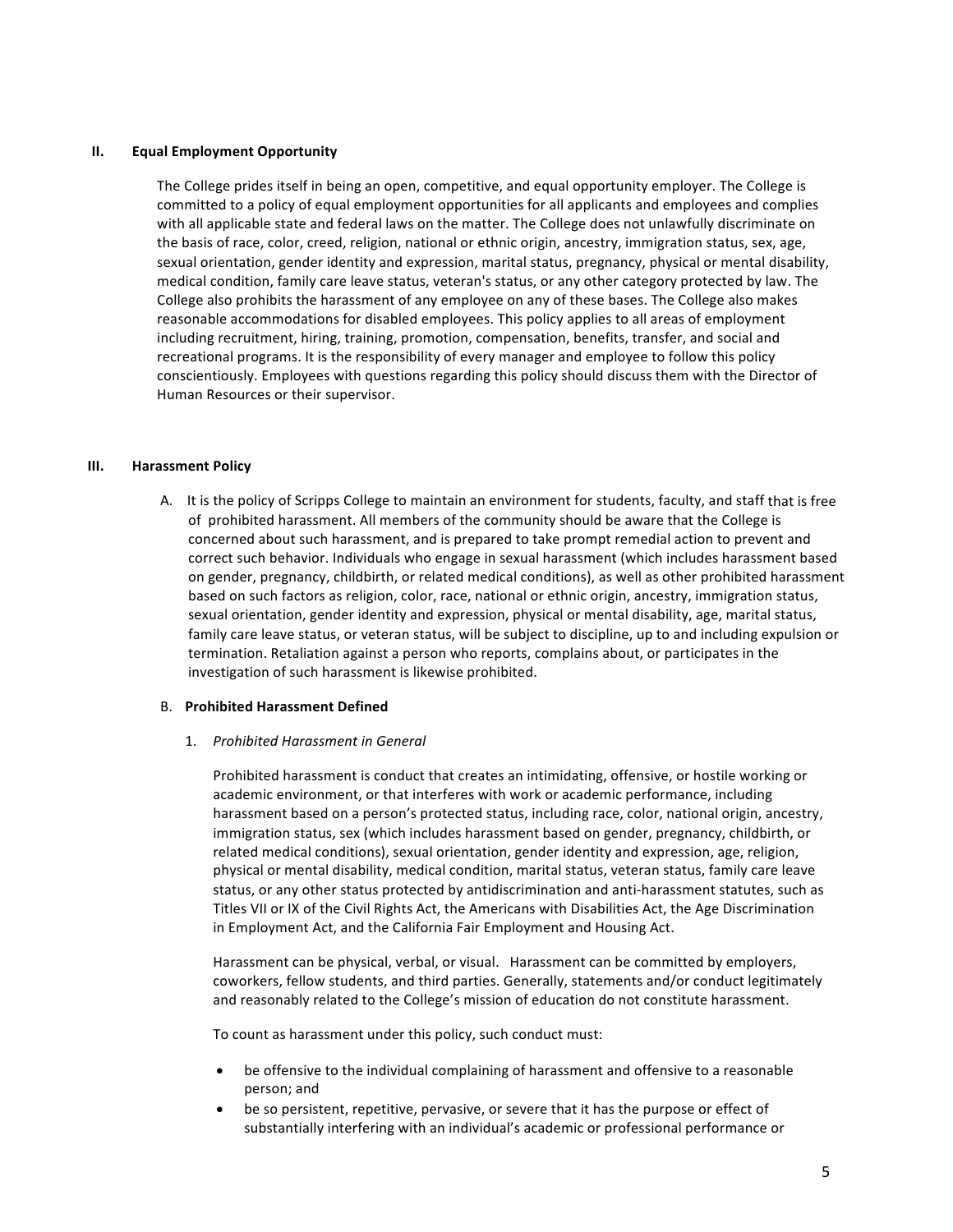creating an intimidating, abusive or hostile educational, employment or living environment at the College.

Harassment may also occur when submission to conduct described above is made either explicitly or implicitly a term or condition of an individual's employment, education, living environment at the College, or participation in a College activity.

2. *Sexual Harassment*

One form of unlawful harassment is sexual harassment. Sexual harassment may be either "quid pro quo" harassment, that is sexual advances or requests for sexual favors where submission is made an explicit or implicit term or condition of an individual's employment or education or where submission or rejection is used as the basis for making employment or educational decisions affecting an individual; or "environmental" harassment, where the individual is subjected to a hostile or intimidating environment, in which verbal or physical conduct, because of its severity and/or persistence, is likely to interfere with an individual's work or education, or to affect adversely an individual's living conditions. Occasional compliments that are generally accepted as not offensive or other generally accepted social behavior, on the other hand, do not constitute sexual harassment.

Examples of sexual harassment may include such conduct as:

- a. Physical assault or other unwelcome touching;
- b. Direct or implied threats that submission to sexual advances will be a condition of employment, work status, promotion, grades, or letters of recommendations;
- c. Direct propositions of a sexual nature;
- d. Subtle pressure for sexual activity, an element of which may be repeated requests for private meetings without an academic and employment purpose;
- e. A pattern of conduct that would discomfort or humiliate, or both, a reasonable person at whom the conduct was directed that includes one or more of the following: (1) unnecessary touching, patting, hugging, or brushing against a person's body; (2) remarks of a sexual nature about a person's clothing or body, whether or not intended to be complimentary; (3) remarks about sexual activity or speculations about previous sexual experience; or (4) other comments of a sexual nature, including sexually explicit statements, questions, jokes or anecdotes;
- f. Certain visual displays of sexually-oriented images outside the educational context;
- g. Letters, notes or electronic mail containing comments, words or images as described in (e) above.

Sexual harassment includes harassment of women by men, of men by women, and same gender gender-based harassment. Sexual misconduct offenses are specific forms of sexual harassment and are strictly prohibited by the College. Due to the unique nature of sexual misconduct, the College has a separate Sexual Misconduct Policy which is outlined below.

### 3. Other Forms of Harassment

Although sexual harassment is one form of prohibited harassment, the College prohibits any harassment that meets the elements set forth in  $B(1)$  above, including but not limited to harassment based upon a person's race, ethnicity, religion, disability, or immigration status.

Examples of conduct that may constitute other forms of harassment include: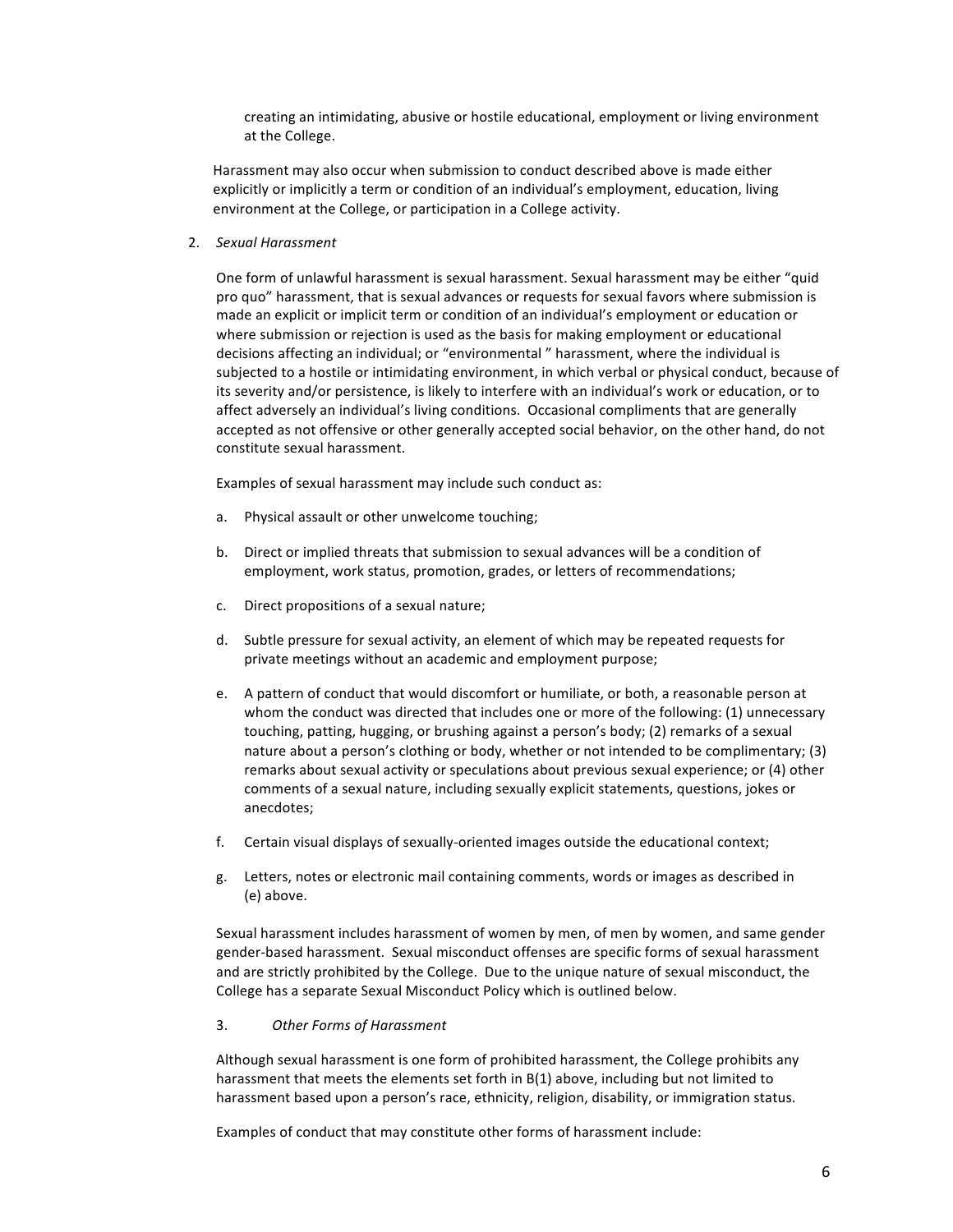- a. Threatening a person;
- b. Physically blocking a person's movement about campus;
- c. Derogatory or hostile comments repeatedly directed at another person;
- d. Inciting others to direct hostile or derogatory comments at another person;
- e. Comments about personal appearance, personal behavior, or a person's body;

### 4. *Electronic Communication and On-line/Social Media Activity.*

Social Media and electronic devices facilitate the expeditious and broad dissemination of information. Although these forms of communication may occur on websites or applications that are not a part of the Consortium computer network, items posted on social media (or other online sites) or communications through electronic devices can have an effect on a person's academic, residential, or work life at the College. Community members should know that activity on social media or communication to or our about another person through electronic means can constitute harassment under this policy if the activity meets the elements described above in Section B(1).

### **IV. Sexual Misconduct, Relationship Misconduct, and Stalking Policy**

A. The expectations of our community regarding sexual consent can be summarized as follows: In order for individuals to engage in sexual activity of any type with each other, there must be clear, knowing and voluntary consent prior to and during sexual activity. Consent is sexual permission.

Sexual misconduct is a specific form of sexual harassment and is prohibited by the College. Sexual misconduct is defined as:

1. **Non-Consensual Sexual Contact** (or attempts to commit same)

Non-Consensual Sexual Contact is:

- any intentional sexual touching,
- however slight,
- with any object,
- by a person upon a person,
- $\bullet$  that is without consent and/or by force.\*

Sexual contact includes: Intentional contact with the breasts, buttock, groin, or genitals, or touching another with any of these body parts, or making another touch you or themselves with or on any of these body parts; any intentional bodily contact in a sexual manner, though not involving contact with/of/by breasts, buttocks, groin, genitals, mouth or other orifice.

- The use of force is not "worse" than the subjective experience of violation of someone who has sex without consent. However, the use of physical force constitutes a stand-alone non-sexual offense and in cases involving force the Respondent will face additional charges for the assaultive behavior.
	- 2. **Non-Consensual Sexual Intercourse** (or attempts to commit same)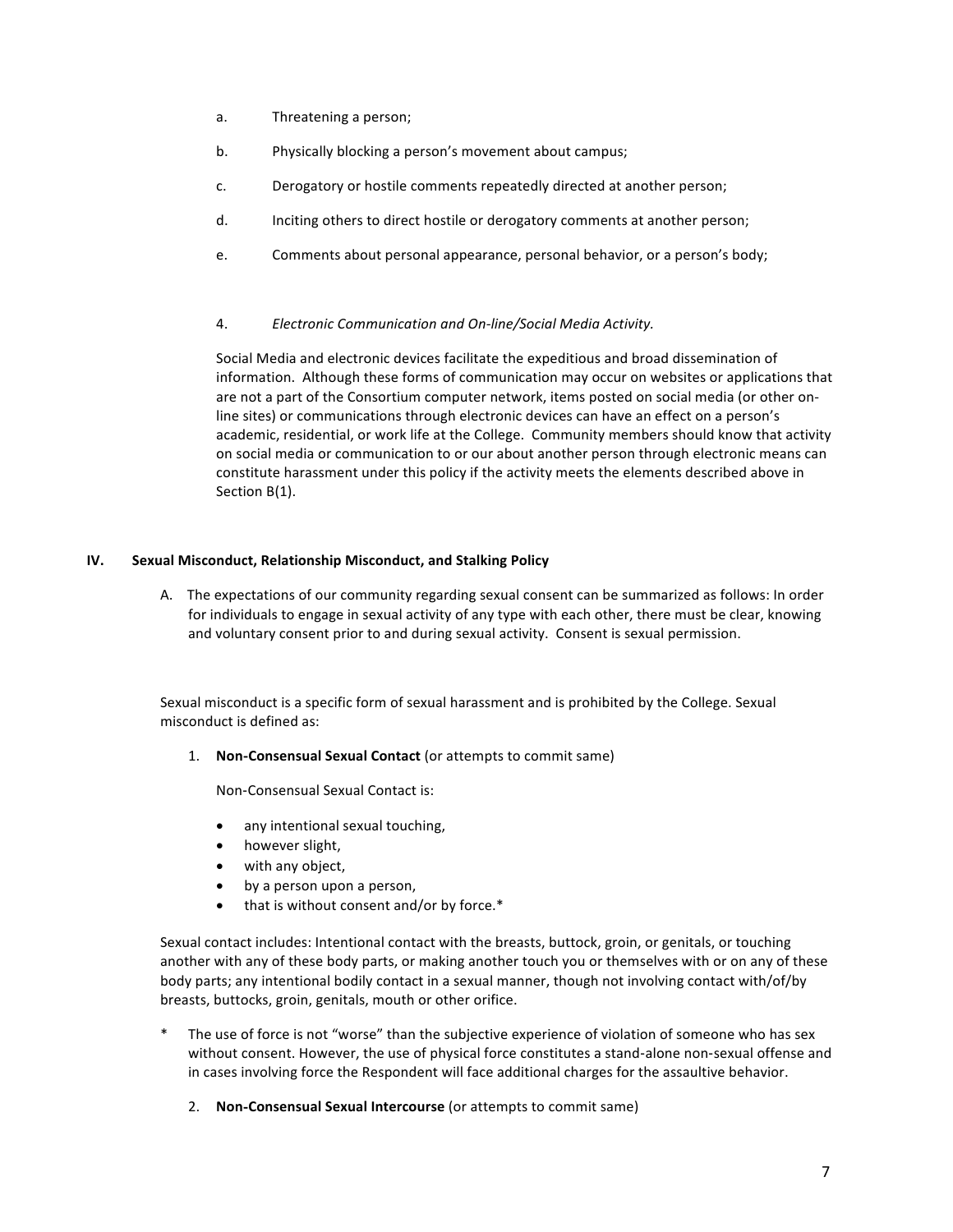Non-Consensual Sexual Intercourse is:

- any sexual intercourse however slight,
- with any object,
- by a person upon a person,
- $\bullet$  that is without consent and/or by force.

Intercourse includes: vaginal penetration by a penis, object, tongue or finger, anal penetration by a penis, object, tongue, or finger, and oral copulation (mouth to genital contact or genital to mouth contact), no matter how slight the penetration or contact.

- 3. Other Conduct: The following alleged conduct will be addressed through the Grievance Procedures outlined herein.
	- a. Dating violence (as defined by the Violence Against Women Act) is violence committed by a person
		- i. who is or has been in a social relationship of a romantic or intimate nature with the victim; and
		- ii. where the existence of such a relationship shall be determined based on a consideration of (1) the length of the relationship, (2) the type of the relationship, and (3) the frequency of interaction between the persons involved in the relationship
	- b. Domestic violence (as defined by the Violence Against Women Act) is the use of physical, sexual or emotional abuse or threats to control another person who is a current or former spouse or other intimate partner. It includes felony or misdemeanor crimes of violence committed by a current or former spouse of the victim, by a person with whom the victim shares a child in common, by a person who is cohabitating with or has cohabitated with the victim as a spouse, by a person similarly situated to a spouse of the victim under the domestic or family violence laws of the jurisdiction receiving grant monies, or by any other person against an adult or youth victim who is protected from that person's acts under the domestic or family violence laws of the jurisdiction.
	- c. "Stalking" means engaging in a course of conduct directed at a specific person that would cause a reasonable person to $-$ 
		- (1) fear for his or her safety or the safety of others; or
		- (2) suffer substantial emotional distress
- 4. **Sexual Exploitation:** Sexual Exploitation is a form of sexual misconduct which occurs when a person takes non-consensual or abusive sexual advantage of another for his/her own advantage or benefit, or to benefit or advantage anyone other than the one being exploited, and that behavior does not otherwise constitute one of the other sexual misconduct offenses. Examples of sexual exploitation include, but are not limited to:
	- a. Invasion of sexual privacy;
	- b. Prostituting another person;
	- c. Non-consensual video or audio-taping of sexual activity;
	- d. Going beyond the boundaries of consent (such as letting your friends hide in the closet to watch you having consensual sex);
	- e. Engaging in voyeurism;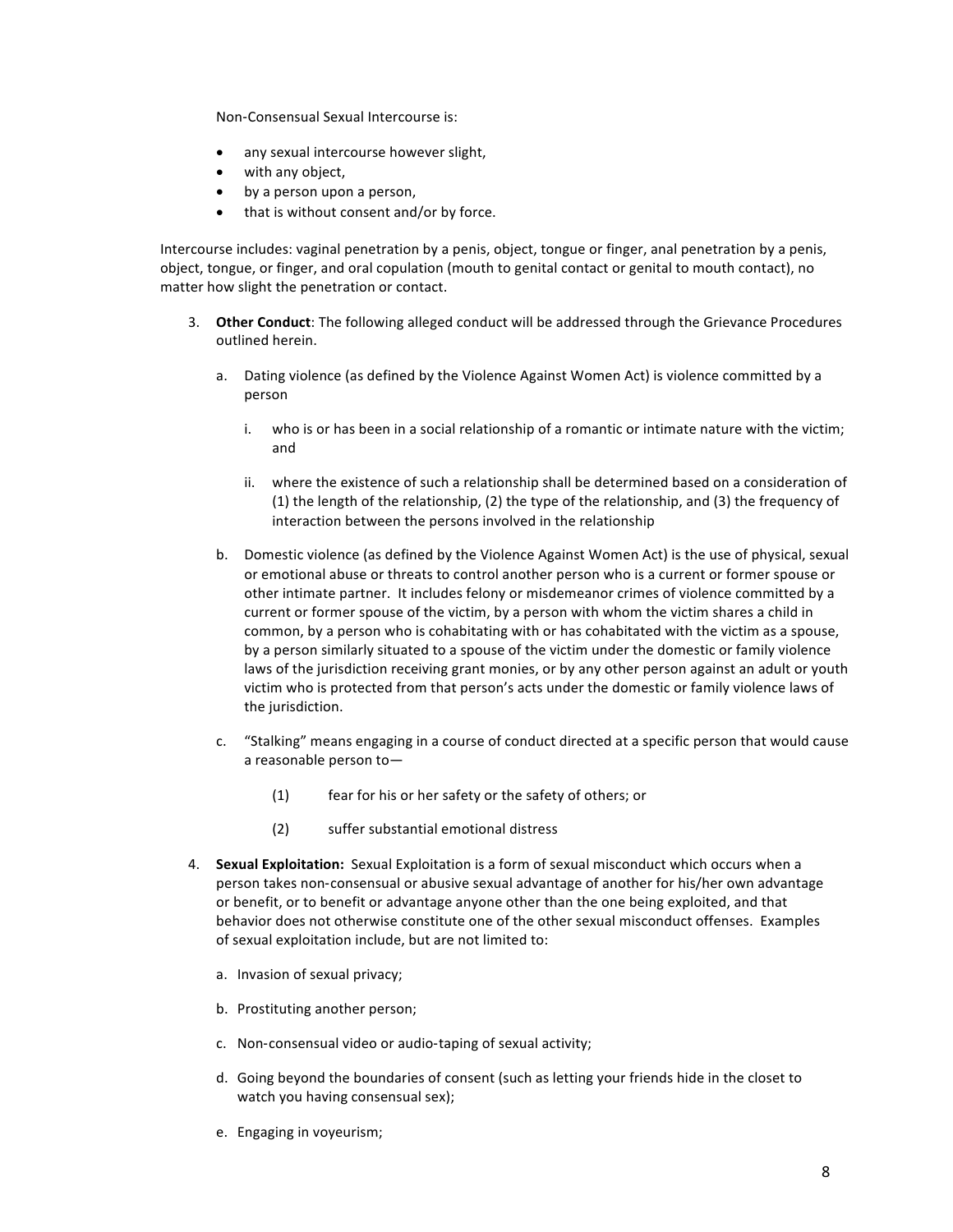- f. knowingly transmitting a sexually transmitted infection, a sexually transmitted disease, or HIV to another person;
- g. Exposing one's genitals in non-consensual circumstances; inducing another to expose their genitals;
- h. Sexually-based stalking.
- 5. **Sexual Assault:** "Sexual assault" (as defined by the Violence Against Women Act) means an offense classified as a forcible or non-forcible sex offense under the uniform crime reporting system of the Federal Bureau of Investigation. Generally, a sexual assault has been committed when an individual engages in sexual activity without the explicit consent of the other individual involved. Sexual activity is any touching of a sexual or other intimate part of a person for the purpose of gratifying sexual desire of either party. This includes coerced touching of the actor by the victim as well as the touching of the victim by the actor, whether directly or through clothing. Charges of Sexual Assault within the jurisdiction of this Policy will be processed as Non-Consensual Sexual Contact or Non-Consensual Sexual Intercourse depending upon the nature of the factual allegations.
- B. **Consent:** Consent is clear, knowing and voluntary. Consent is active, not passive. Silence, in and of itself, cannot be interpreted as consent. Consent can be given by words or actions, as long as those words or actions create mutually understandable and clear permission regarding willingness to engage in (and the conditions of) sexual activity. In order to give effective consent, one must be of legal age and have the capacity to give consent. The legal age of consent in the state of California is 18 years.
	- 1. Consent to any one form of sexual activity does not imply consent to any other form(s) of sexual activity.
	- 2. A previous relationship or prior consent does not imply consent to future sexual acts.
	- 3. Consent can be withdrawn. Thus, even if a person agreed to sexual interaction or continued sexual interaction, that person has the right to change their mind, irrespective of how much sexual interaction may have already taken place.
	- 4. **Force and Coercion**: Consent obtained through force is not consent. Force is the use of physical violence and/or imposing on someone physically to gain sexual access. Force includes the use of threats, intimidation (implied threats) and/or coercion to produce consent. Coercion is unreasonable pressure for sexual activity ("Have sex with me or I'll hit you. Okay, don't hit me; I'll do what you want."). Coercive behavior differs from seductive behavior based on the type of pressure used to get consent. When someone makes it clear that they do not want sex, that they want to stop, or that they do not want to go past a certain point of sexual interaction, continued pressure beyond that point can be coercive.
		- NOTE: There is no requirement that a party resists a sexual advance or request, but resistance is a clear demonstration of non-consent. The presence of force, however, is not demonstrated by the absence of resistance.
	- 5. **Capacity/Incapacitation**: Incapacitation is a state where someone cannot make rational, reasonable decisions because they lack the capacity to give knowing consent (e.g., to understand the "who, what, when, where, why or how" of their sexual interaction). Sexual activity with someone who one should have known to be -- or based on the circumstances should reasonably have known to be -- mentally or physically incapacitated (i.e. by alcohol or other drug use, unconsciousness, asleep, or blacked out), constitutes a violation of this policy.
		- a. **Incapacitation due to alcohol or other drugs**: Because alcohol or other drug use can place an individual's capacity to consent in question, sober sex is less likely to raise such questions. Being under the influence of alcohol or other drugs does not in and of itself indicate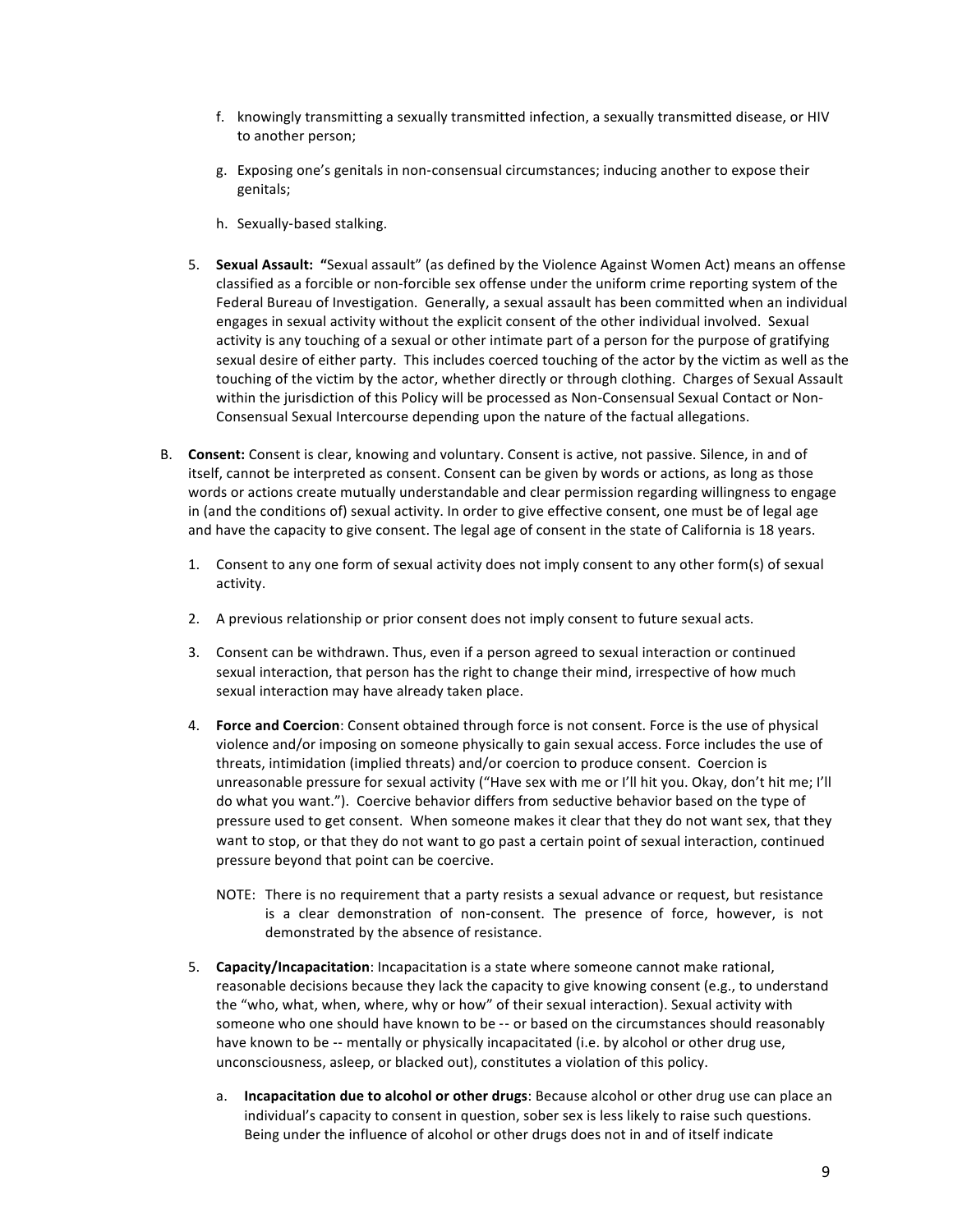incapacitation. When alcohol or other drugs, including date rape drugs (such as Rohypnol, Ketamine, GHB, etc.), are involved, a person will be considered unable to give valid consent if they cannot fully understand the details of a sexual interaction (the who, what, when, where, why, or how) because they lack the capacity to reasonably understand the situation. Administering a date rape drug to another individual is a violation of this policy. More information on these drugs can be found at http://www.911rape.org/.

- b. **Incapacitation due to other reasons**: This policy also covers a person whose incapacity results from mental or physical disabilities, sleep, unconsciousness, or involuntary physical restraint.
- 6. **Invalid Excuses.** In any proceedings under these policies and procedures, a Respondent may not assert as an excuse to an alleged lack of consent that the Respondent believed that the Complainant consented under any of the following circumstances:
	- a. The Respondent's belief in affirmative consent arose from the intoxication or recklessness of the Respondent;
	- b. The Respondent did not take reasonable steps, in the circumstances known to the Respondent at the time, to ascertain whether the Complainant affirmatively consented; or
	- c. If the Respondent knew or should reasonably have known that the Complainant was unable to consent to the sexual activity under any of the following circumstances:
		- 1. The Complainant was asleep or unconscious;
		- 2. The Complainant was incapacitated due to the influence of drugs, alcohol, or medication, so that the Complainant could not understand the fact, nature, or extent of the sexual activity; or
		- 3. The Complainant was unable to communicate due to a mental or physical condition.

### **V. California Law**

- A. Conduct in violation of this policy also may constitute criminal conduct under the laws of the State of California. The following is a partial review of the California statutes covering rape, domestic violence, and stalking. In California, dating violence is included within the definition of domestic violence. This discussion intended only for purposes of information and guidance, does not cover all acts that may constitute criminal sexual behavior or all parts of the sex crime statutes, and should not be construed as legal advice.
- B. **Rape**. Under California Penal Code Section 261, "Rape" includes an act of sexual intercourse:
	- -- Where it is accomplished against a person's will by means of force, violence, duress, menace, or fear of immediate and unlawful bodily injury on the person or another.
	- -- Where a person is prevented from resisting by any intoxicating or anesthetic substance, or any controlled substance, and this condition was known, or reasonably should have been known by the accused. Under California law, a person is prevented from resisting if he or she is so intoxicated that he or she cannot give legal consent. In order to give legal consent, a person must be able to exercise reasonable judgment. In other words, the person must be able to understand and weigh the physical nature of the act, its moral character, and probable consequences. Legal consent is consent given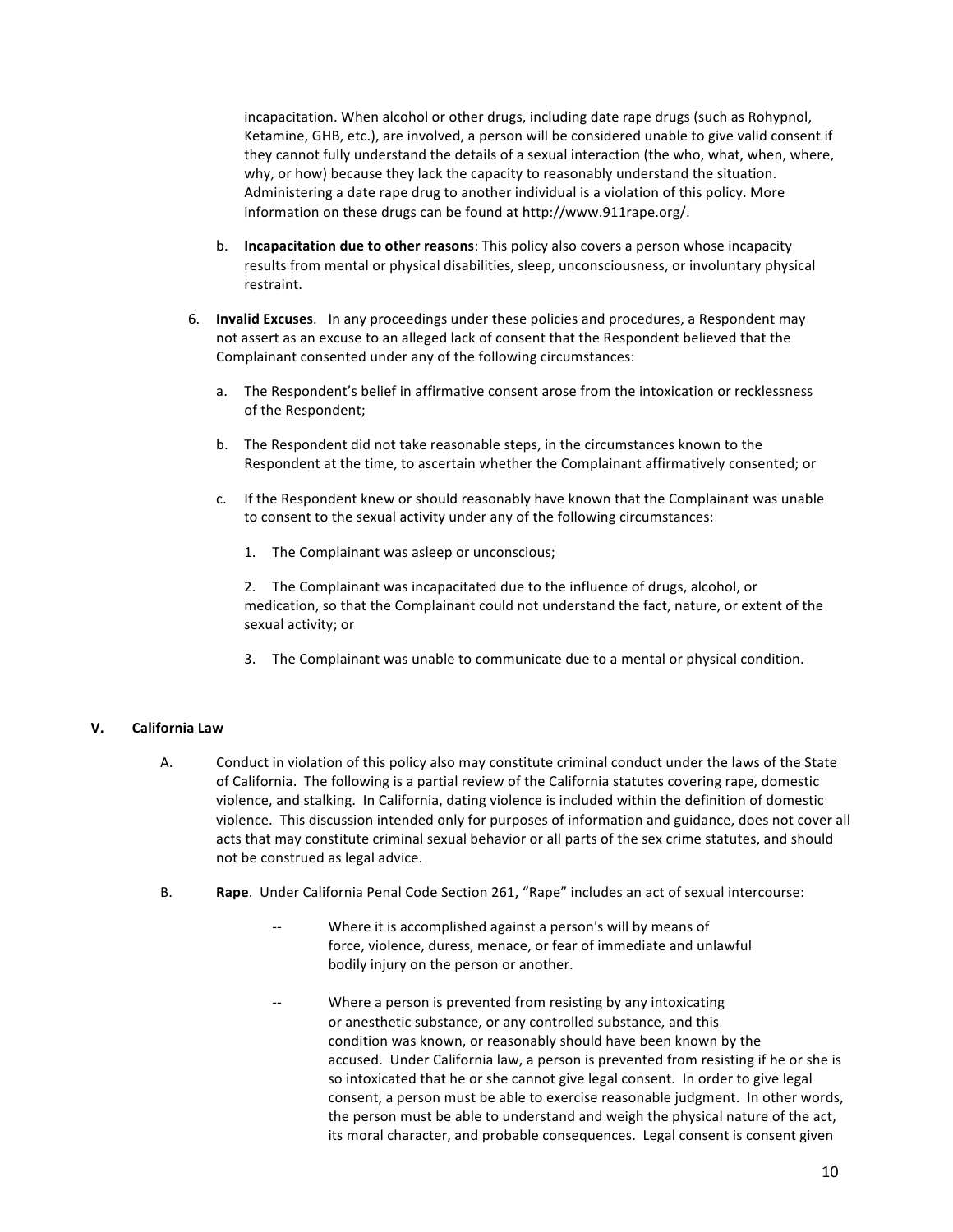freely by someone who knows the nature of the act involved.

- Where a person is at the time unconscious of the nature of the act, and this is known to the accused. "Unconscious of the nature of the act" includes being incapable of resisting because the victim was unconscious or asleep or was not aware, knowing, perceiving, or cognizant that the act occurred.
- C. **Domestic Violence**. Under California Penal Code Section 13700, "Domestic Violence" means abuse committed against an adult or a minor who is a spouse, former spouse, cohabitant, former cohabitant, or person with whom the suspect has had a child or is having or has had a dating or engagement relationship. For purposes of this subdivision, "cohabitant" means two unrelated adult persons living together for a substantial period of time, resulting in some permanency of relationship. Factors that may determine whether persons are cohabiting include, but are not limited to,  $(1)$  sexual relations between the parties while sharing the same living quarters,  $(2)$ sharing of income or expenses,  $(3)$  joint use or ownership of property,  $(4)$  whether the parties hold themselves out as husband and wife,  $(5)$  the continuity of the relationship, and  $(6)$  the length of the relationship.
- D. **Stalking**. Under California Penal Code Section 646.9, Stalking is the willful, malicious, and repeated following or willful and malicious harassing of another person and making a credible threat with the intent to place another person in reasonable fear for his or her safety, or the safety of his or her immediate family.

### **VI. Consenting Relationships**

- A. The College strongly discourages and considers inappropriate consenting sexual relationships between individuals associated with the College, in the case where one of whom exercises institutional authority over the other.
- B. Where such relationships involve the active and immediate exercise of authority, as in the case of a faculty member and a student currently studying under the faculty member or a staff member and an immediate subordinate, the College has the right to take disciplinary action.
- C. In the case of a sexual relationship in which the parties believe that the restrictions of the preceding points do not apply, it is the obligation of the individual in authority to take all necessary steps to remove himself or herself from professional actions affecting the other individual. Failure to do so may result in disciplinary action. These requirements also apply where a sexual relationship occurred in the past.

### **VII. Retaliation Policy**

Any attempt by a student, faculty, or staff member to penalize, intimidate, or retaliate in any way against a person who makes a report of or who is otherwise involved in reporting, an investigation of, or a hearing for alleged violations of the College's discrimination, harassment and/or sexual misconduct policies is prohibited. Disregarding interim measures, no contact orders, or other orders resulting from a process under this policy or the policy of another Claremont College shall be considered retaliation. Persons who believe that they have been retaliated against for making a complaint/report or for cooperating in an investigation or hearing should immediately contact the Title IX Coordinator. Any person who retaliates against a person who has cooperated in an investigation and/or hearing, or otherwise violates this provision, is in violation of College policy and will be subject to disciplinary action.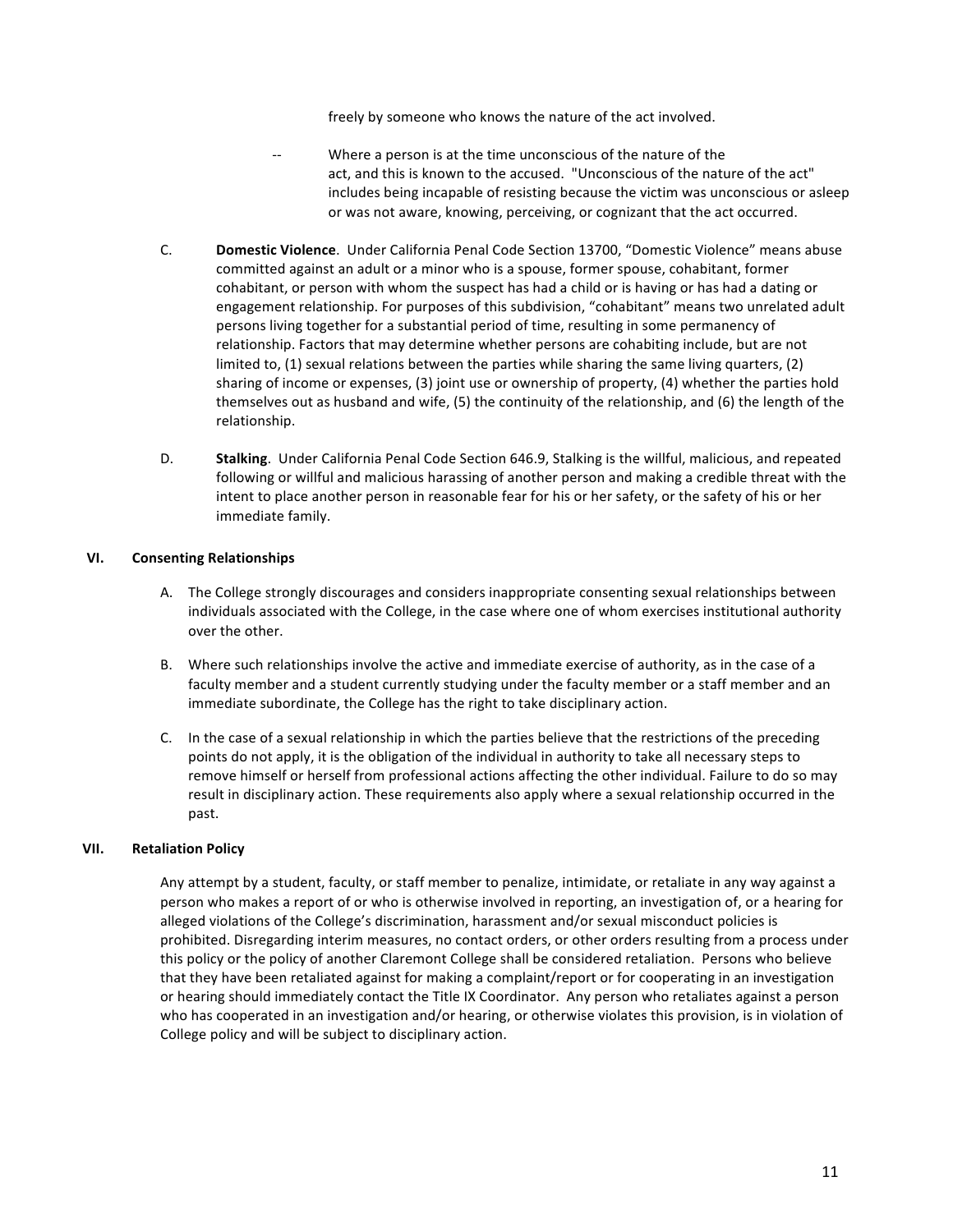### **VIII. False Reporting Policy**

It is a violation of College policy to file a knowingly false or malicious complaint of alleged discrimination, harassment and/or sexual misconduct. A complaint against such conduct may be pursued using the steps followed for discrimination, harassment, and sexual misconduct related complaints as outlined in these policies and procedures. A complaint filed in good faith under this provision shall not constitute retaliation.

### **IX. Handling of Related Violations of Other College Policies**

Any individual who participates as a Complainant or witness in an investigation of sexual assault, domestic violence, dating violence, or stalking, will not be subject to disciplinary sanctions for a violation of the College's student conduct policy at or near the time of the incident, unless the College determines that the violation was egregious, including but not limited to, an action that places the health or safety of any other person at risk or involves plagiarism, cheating, or academic dishonesty.

### **GRIEVANCE PROCEDURES**

### **I. Introduction**

These grievance procedures have been adopted by the College to provide a prompt and equitable method for reporting, investigating, and resolving complaints of alleged violations of the College's discrimination, harassment, and sexual misconduct policies when they involve College faculty, staff, students, and/or third parties. In the event allegations against a Respondent also involve potential violations of other College policies, the College may consolidate the investigation and judicial process with respect to such other alleged policy violations into the process undertaken pursuant to these Grievance Procedures.

Anyone who believes they have been subjected to discrimination, harassment, sexual misconduct, dating violence, domestic violence, and/or stalking is encouraged to report such conduct pursuant to the procedures set forth below. The College will act on any report of alleged discrimination, harassment, sexual misconduct, dating violence, domestic violence, or stalking pursuant to these grievance procedures. Any responsible College employee (e.g., faculty member, administrative staff members, resident assistant, etc.) who receives information of alleged discrimination, harassment, and/or sexual misconduct is expected to file a report with one of the College representatives set forth below.

### **II.** Reporting an Alleged Violation

### A. **Reporting to the College**

1. Individuals who believe that they have been the subject of or have witnessed alleged discrimination, harassment, sexual misconduct, dating violence, domestic violence, and/or stalking are encouraged to contact the appropriate College representative listed below. The College encourages individuals to report all such instances whether or not the perpetrator is known to the reporting party. If the perpetrator is not known to the reporting party, an aspect of the investigation conducted by the College will include efforts to identify the perpetrator. A report may be made to any one of the individuals listed regardless if you are a student, faculty member, staff member, or third party. Under no circumstances is an individual required to report discrimination, harassment, and/or sexual misconduct to a supervisor or academic instructor who is the alleged perpetrator.

**Title IX Coordinator Sally Steffen** McAlister Center Lower Level, Room 10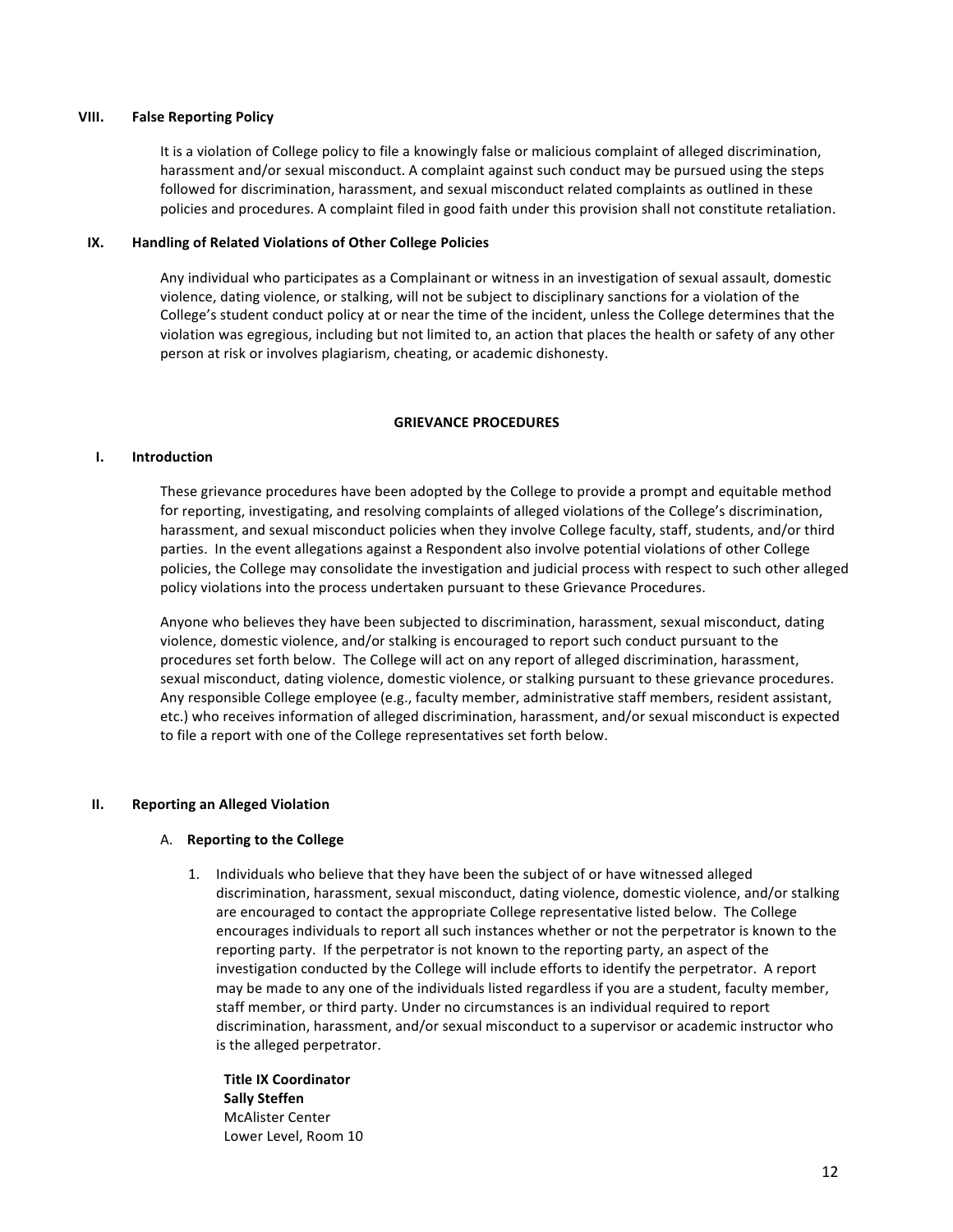(909) 607-7142 ssteffen@scrippscollege.edu

### **Deputy Title IX Coordinator Section 504 Coordinator for Faculty and Staff: Jennifer Berklas** Director of Human Resources

Office of Human Resources Vita Nova Hall 120 (909) 607-7976 JBerklas@scrippscollege.edu

### **Deputy Title IX Coordinator**

**Gretchen Edwalds-Gilbert** Associate Dean of Faculty Balch Hall 134 (909) 607-7068 gedwalds@kecksci.claremont.edu

### **Deputy Title IX Coordinator**

**Section 504 Coordinator for Students Leslie Schnyder** Assistant Dean of Students for Academic Resources and Services Dean of Students Office Balch Hall (909) 621-8277 lschnyde@scrippscollege.edu

The College encourages any member of the College community who experiences any form of violence to immediately contact the Claremont Police Department ("CPD") by contacting Campus Safety (909-607-2000) if they are on campus or by dialing 911 if they are off campus.

Upon receipt of a report, the College will activate these grievance procedures.<sup>1</sup> The Title IX office will provide the reporting party written information about on and off campus support resources that are available, the importance of preserving evidence, coordination with law enforcement, and the identification and location of witnesses. Prompt reporting is encouraged because facts often become more difficult to establish as times passes. However, the College will investigate and take appropriate action in response to all reports regardless of when the alleged conduct occurred. The ability of the College to respond to the conduct is limited if the Respondent is no longer a member of the College community. If a College staff member, faculty member or student leaves the College with a pending complaint against them, they will not be permitted to return to the College until the case is resolved through these grievance procedures.

### 2. **Confidentiality of Reports to the College**

<u> Andrew Maria (1989)</u>

The College will make all reasonable efforts to maintain the confidentiality and privacy of the parties involved in an investigation and/or hearing for a complaint as well as the confidentiality of the details of an investigation, any hearing, and except where permitted by law, the sanctions imposed. The College will inform all individuals involved in the grievance process of the critical importance and expectation that they maintain the confidentiality of the process and any information shared with them as a result of their participation. Complainants and Respondents are not prohibited from sharing details of complaints with family, counsel, or a support

<sup>&</sup>lt;sup>1</sup> In matters of alleged disability discrimination or harassment based upon disability, the Section 504 Coordinators shall be responsible for managing the matter pursuant to these grievance procedures.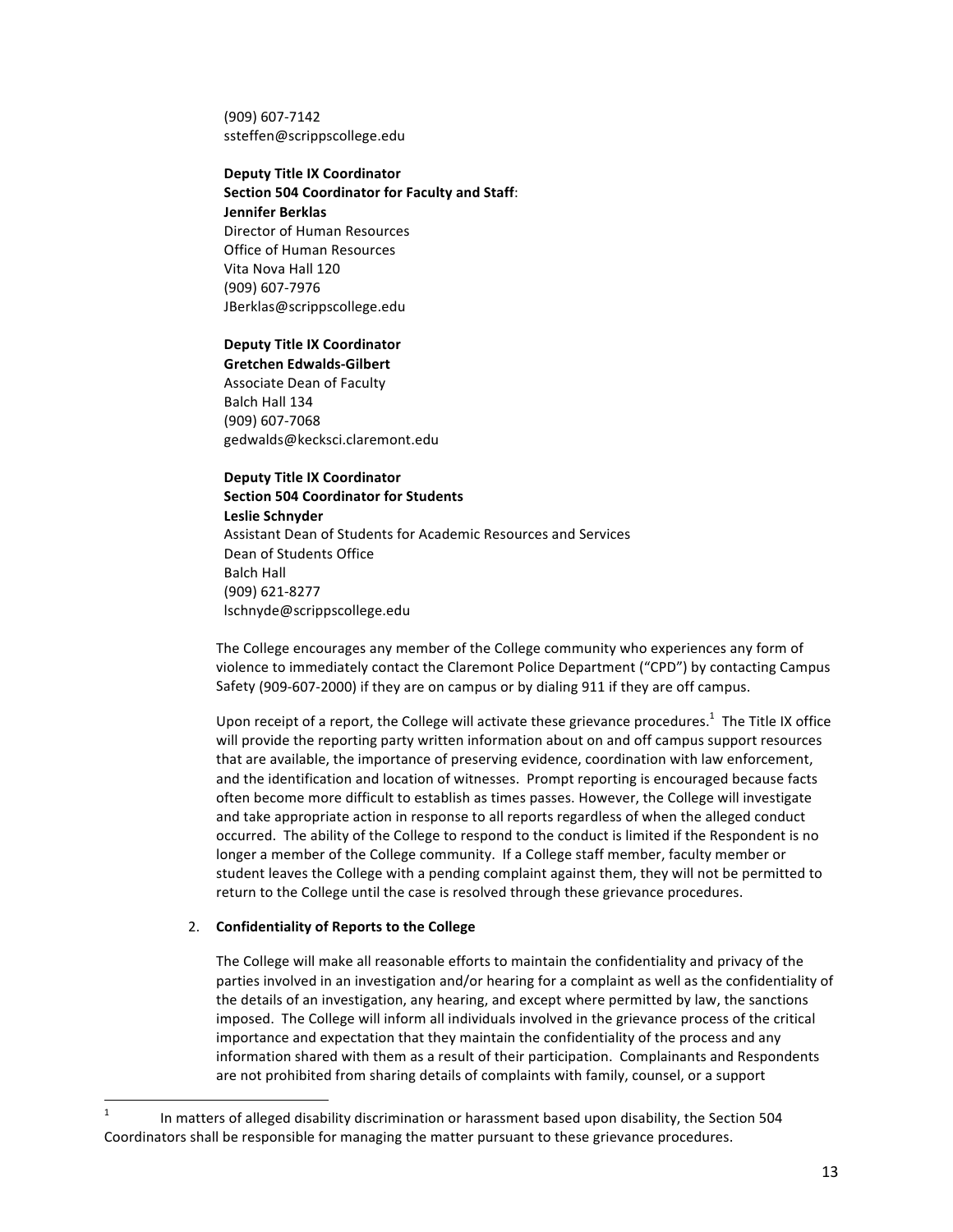person/advisor as defined below.

If at any point the Complainant requests confidentiality with respect to the Respondent and/or decides not to pursue action by the College, the College will make all reasonable attempts to comply with this request. In these situations, the College's ability to investigate and respond to the conduct may be limited. The College will weigh the Complainant's request for confidentiality with the College's commitment to provide a reasonably safe and non-discriminatory environment. If the College cannot maintain a Complainant's confidentiality, the Complainant will be notified by the Title IX Coordinator.

Certain employees of the College, known as Responsible Employees, have an obligation to report to the Title IX Coordinator information they receive about potential violations of this policy. Such employees include the President and her direct reports (Senior Staff), Office of Student Affairs Staff, including Resident Assistants, Faculty, the Human Resources Office, and Campus Safety. Responsible employees will protect the privacy of individuals and disclose the information only to the Title IX Coordinator or Deputy Coordinator.

The Scripps Title IX website contains a detailed explanation of privacy, confidentiality, and anonymity in the context of reporting an incident of sexual violence or seeking support as a result of an incident of sexual violence. http://www.scrippscollege.edu/titleix/

### 3. Confidential Resources at the College and in the Community

An individual who wishes for the details of the incident to remain completely confidential may speak with certain College officials who, by law, may maintain confidentiality and may not disclose the details of an incident. These officials include:

**Rima Shah**

Director, EmPOWER Center The Claremont Colleges 1030 N. Dartmouth Ave Claremont, CA 91711 (909) 607-2689

Monsour Counseling and Psychological Services Tranquada Student Services Center, 1st floor 757 College Way 909-621-8202 (during business hours and to reach on-call therapist)

Student Health Services staff Tranquada Student Services Center, 1st floor 757 College Way 909-621-8222, 909-607-2000 (after-hours emergency)

McAlister Center Chaplains McAlister Center for Religious Activities 919 North Columbia Avenue 909-621-8685

Scripps Advocates for Survivors of Sexual Assault Warm line  $-$  909-214-2138, 8:00 p.m. to 8:00 a.m., 7 days a week, when school is in session

Individuals who have experienced sexual misconduct or relationship misconduct may also seek confidential support from local community partners:

Project Sister Sexual Assault 24/7 Crisis Hotline (Pomona, CA):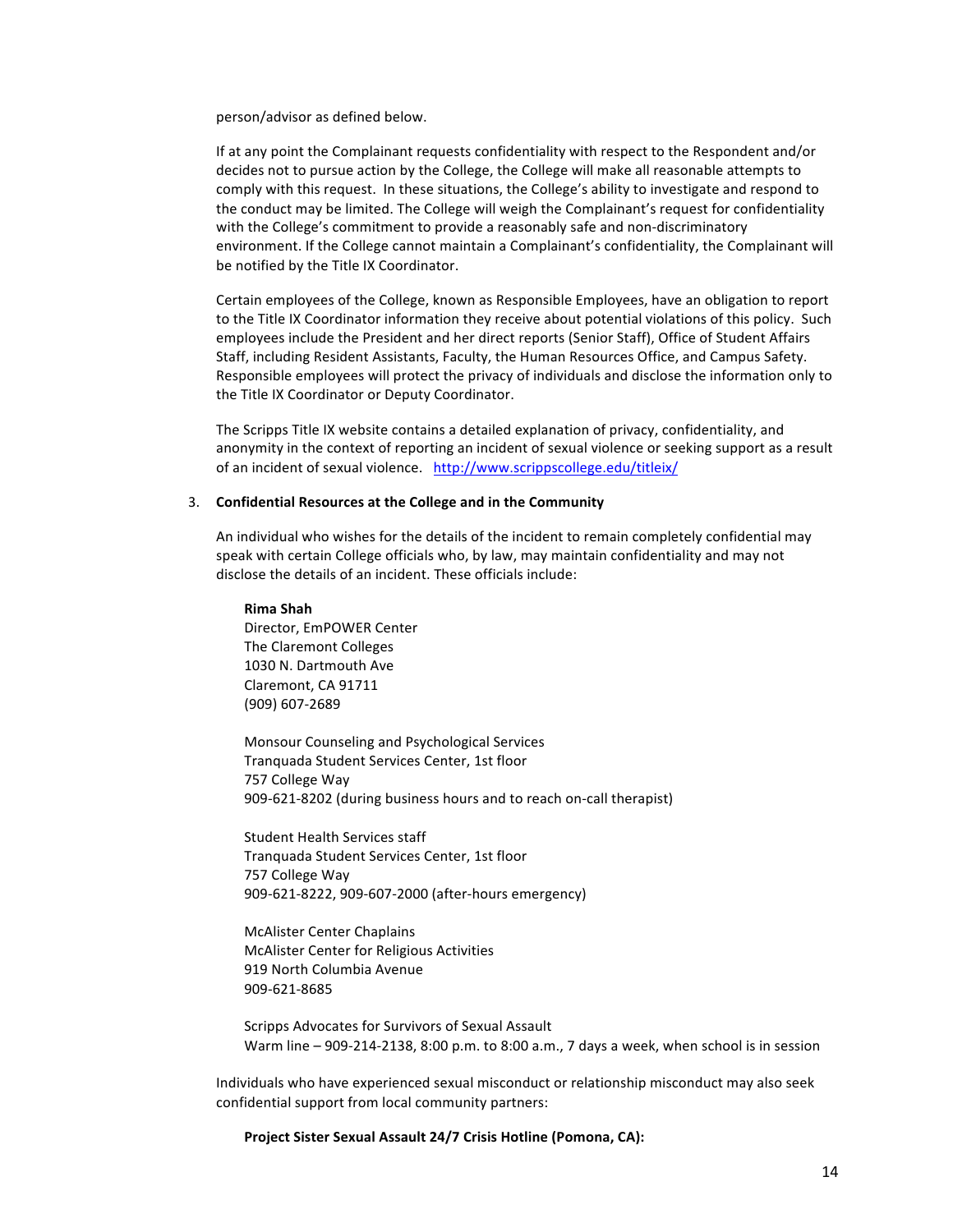800-656-4673 909-626-HELP (909-626-4357)

**House of Ruth (Claremont, CA)** 877-988-5559

- B. **Reporting Options Outside of the College**: State and Federal Enforcement Agencies and the Claremont Police Department
	- 1. These grievance procedures are administrative in nature and are separate and distinct from the criminal and civil legal systems. Pursuing resolution through these procedures does not preclude someone from pursuing legal action now or in the future.
	- 2. Reporting Potential Criminal Violations to Claremont Police Department ("CPD"): In cases involving potential criminal misconduct, individuals are encouraged to file a report with the CPD. The College's grievance procedures and the legal system work independently from one another and the College may proceed with its process, regardless of action or inaction by outside authorities. Decisions made or sanctions imposed through these grievance procedures are not subject to change because criminal or civil charges arising from the same conduct are dismissed, reduced, or rejected in favor of or against the Respondent.
	- 3. **Reporting to State and Federal Enforcement Agencies:** In addition to the College's internal remedies, employees and students should also be aware that the Federal Equal Employment Opportunity Commission ("EEOC") and the California Department of Fair Employment and Housing ("DFEH") investigate and prosecute complaints of prohibited harassment and discrimination in employment. These agencies may be contacted at the addresses listed below:

EEOC Los Angeles District Office 255 East Temple Street, 4<sup>th</sup> Floor Los Angeles, CA 90012 (213) 894-1000

DFEH Los Angeles Office 611 W. Sixth Street, Suite 1500 Los Angeles, CA 90017 (213) 439-6799

Students also have the right to file a formal complaint with the United States Department Education: 

Office for Civil Rights (OCR) 400 Maryland Avenue, SW Washington, DC 20202-1100 Customer Service Hotline #: (800) 421-3481 Facsimile: (202) 453-6012 TDD#: (877) 521-2172 Email: OCR@ed.gov Web: http://www.ed.gov/ocr

C. **Initial Assessment**. Following the report of an incident or conduct that may be a violation of this policy, the Title IX Coordinator or a Deputy Coordinator shall conduct an initial assessment of the report. The assessment shall include a preliminary interview of the subject of the conduct pursuant to an established interview protocol. The assessment shall also include a determination by the Title IX Coordinator or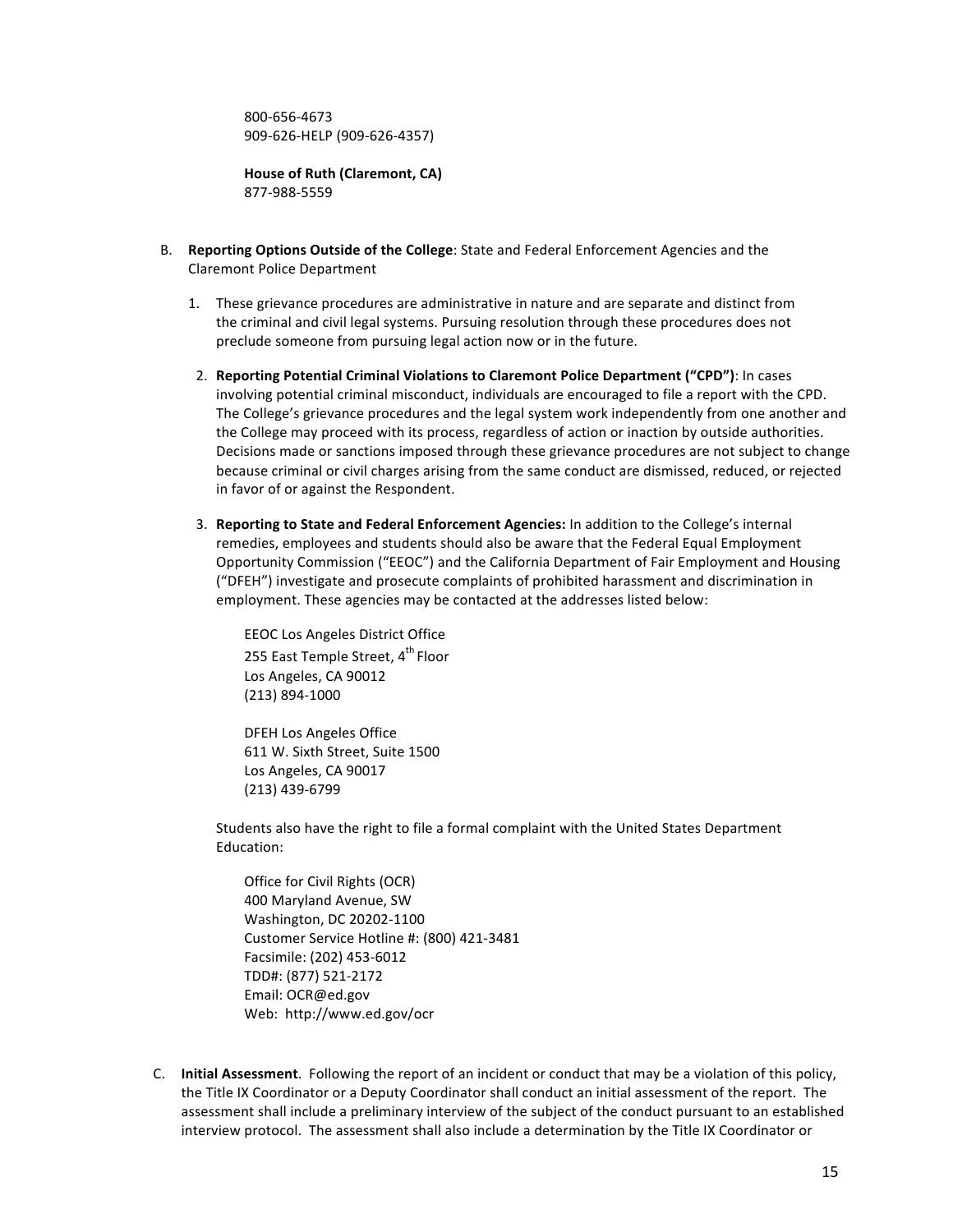Deputy Coordinator as to whether there is probable cause to believe that a violation of the policy may have occurred.

### **III. Truthfulness**

All participants in an investigation and/or hearing are expected to cooperate fully and provide the truth in all meetings and/or hearings related to these grievance procedures.

### **IV.** Alternative Resolution Process

- A. If both parties agree, the parties involved may participate in an alternative resolutions process by any means the Title IX Coordinator, Section 504 Coordinator, or assigned Deputy Coordinator may suggest. No party is required to participate in any alternative resolution process with respect to any complaint, and mediation is not an available alternative resolution process for complaints that include allegations of sexual assault.
- B. The Title IX Coordinator, Section 504 Coordinator, or an assigned Deputy Coordinator may decline to provide means for an informal process of a complaint in any circumstance in which the Coordinator determines that an informal process is not an appropriate mechanism for such complaint.

### **V. Investigation and Hearing Procedures for Complaints By or Against Students**

### A. **Investigation Procedures**

- 1. The Title IX Coordinator will select two investigators from a pool of internal trained investigators or, in the discretion of the Title IX Coordinator, assign the investigation to one or more outside professionals with experience in conducting investigations. The investigator(s) will meet with the Complainant to review the complaint, related policies, and these grievance procedures. If the Complainant is a student, faculty member, or staff member from one of the other Claremont Colleges, the Title IX Coordinator shall assign the investigation to an outside professional.
- 2. If the Complainant requests confidentiality or requests that the complaint not be pursued, the College will take all reasonable steps to investigate and respond to the complaint consistent with the request for confidentiality. However, such a request for confidentiality may limit the College's ability to respond to the complaint. The College may also weigh the Complainant's request for confidentiality against such factors as the seriousness of the alleged conduct, whether there have been other complaints of a similar nature against the same individual, the Respondent's rights to receive information about allegations if the information is maintained by the school as an "education record" under the Family Educational Rights and Privacy Act ("FERPA"), and other factors otherwise required by applicable law.
- 3. Subject to the considerations described in subsection 2 above, every complaint alleging discrimination, harassment, or sexual misconduct will be investigated promptly and thoroughly. The Investigator(s) will conduct interviews as needed with all appropriate individuals, including the Complainant and Respondent, and will gather any pertinent evidentiary materials. Such investigation, among other things, shall seek the identification and location of witnesses and whether alcohol or drugs were involved in the incident.
- 4. After concluding the investigation, the Investigator(s) will draft an Investigation Report setting forth the alleged policy violations, summarizing witnesses interviewed and evidentiary materials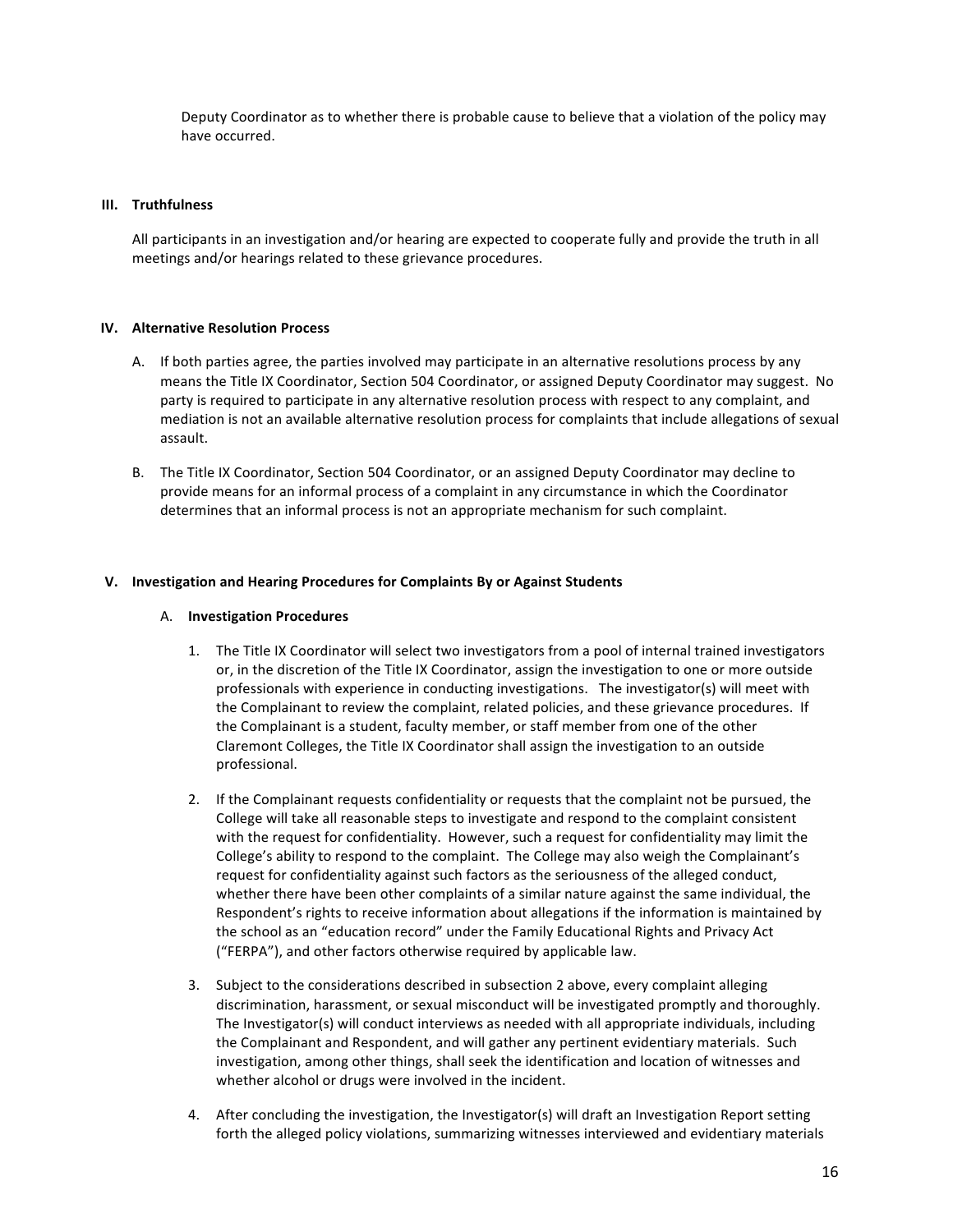gathered, and stating conclusions concerning any violations of College policy. The Investigator(s) will normally complete the investigation within 15 business days<sup>2</sup>, except in instances where the volume of witnesses, the proximity to a holiday break or the end of an academic term, or other circumstances compel a longer timeframe for the investigation.

- 5. The Investigator(s) will provide the Investigation Report to the Title IX Coordinator who will review the Report. The Title IX Coordinator may refer back to the Investigator(s) any questions that the Title IX Coordinator has concerning the Report's contents or conclusions. After the Investigator(s) successfully answer or resolve the Title IX Coordinator's questions or concerns, if any, the Investigator(s) shall submit a final Report to the Title IX Coordinator which shall include a conclusion as to whether the investigator(s) find it more likely than not that the Respondent's conduct constituted a policy violation. If the Investigator(s) cannot reach consensus on such conclusion, the Title IX Coordinator, or designee, shall review the interviews and other evidence marshaled during the investigation and determine whether the Respondent's conduct constitutes a policy violation.
- 6. After receipt of the final Investigation Report, the Title IX Coordinator will meet with the Complainant and Respondent, separately, to discuss the conclusion of the investigation and provide each a copy of the Investigation Report. To protect the integrity of the investigation and hearing process, these documents should be kept confidential by the parties involved and not shared with witnesses or persons not involved in the matter. However, Complainants and Respondents are not prohibited from sharing these documents with family, counsel, or a support person/advisor as defined below.
- 7. If the investigation concludes that Respondent's conduct constituted a policy violation, the Respondent may elect to either (i) proceed to the Administrative Panel for determination of a sanction or (ii) proceed to a Title IX Hearing Board Panel. Within 3 business days after delivery of the Investigation Report by the Title IX Coordinator, Respondent shall notify the Title IX Coordinator in writing the Respondent's election. Failure of the Respondent to submit a timely election shall waive the Respondent's right to request a hearing and shall be deemed to be an election to proceed to an Administrative Panel for determination of a sanction. If the investigation concludes that the Respondent's conduct did not constitute a policy violation, the Complainant may elect to either (i) allow the matter to be closed or (ii) proceed to a Title IX Hearing Board Panel. Within 3 business days after delivery of the Investigation Report by the Title IX Coordinator, Complainant shall notify the Title IX Coordinator in writing of the Complainant's election. Failure of the Complainant to submit a timely election shall waive the right to request a hearing and shall be deemed to be an election to allow the matter to be closed.

### B. **Hearing Procedures**

<u> Andrew Maria (1989)</u>

1. The Title IX Hearing Board shall be a separate body from any other Judicial Board of the College. Panels of the Title IX Hearing Board (a "Title IX Panel") shall hear cases concerning claims of discrimination, harassment, sexual misconduct, dating violence, domestic violence, or stalking in which a student is either the Complainant or Respondent. All faculty and staff members in the pool of trained investigators shall be eligible for assignment to a Title IX Panel. In addition to internal panel members, the Title IX Panel will include and be chaired by a retired California state or federal judge. In consideration of the burden placed on Title IX Panel members during the hearing and the potential repercussions to student interactions during and after a hearing procedure, students shall not be assigned as members of a Title IX Panel. The Title IX Panel shall consist of two members of

<sup>&</sup>lt;sup>2</sup> For purposes of the Policies and Procedures, a business day is a day on which the College holds classes or exams. For matters involving staff only a business day also includes any day that is not a College holiday or closure.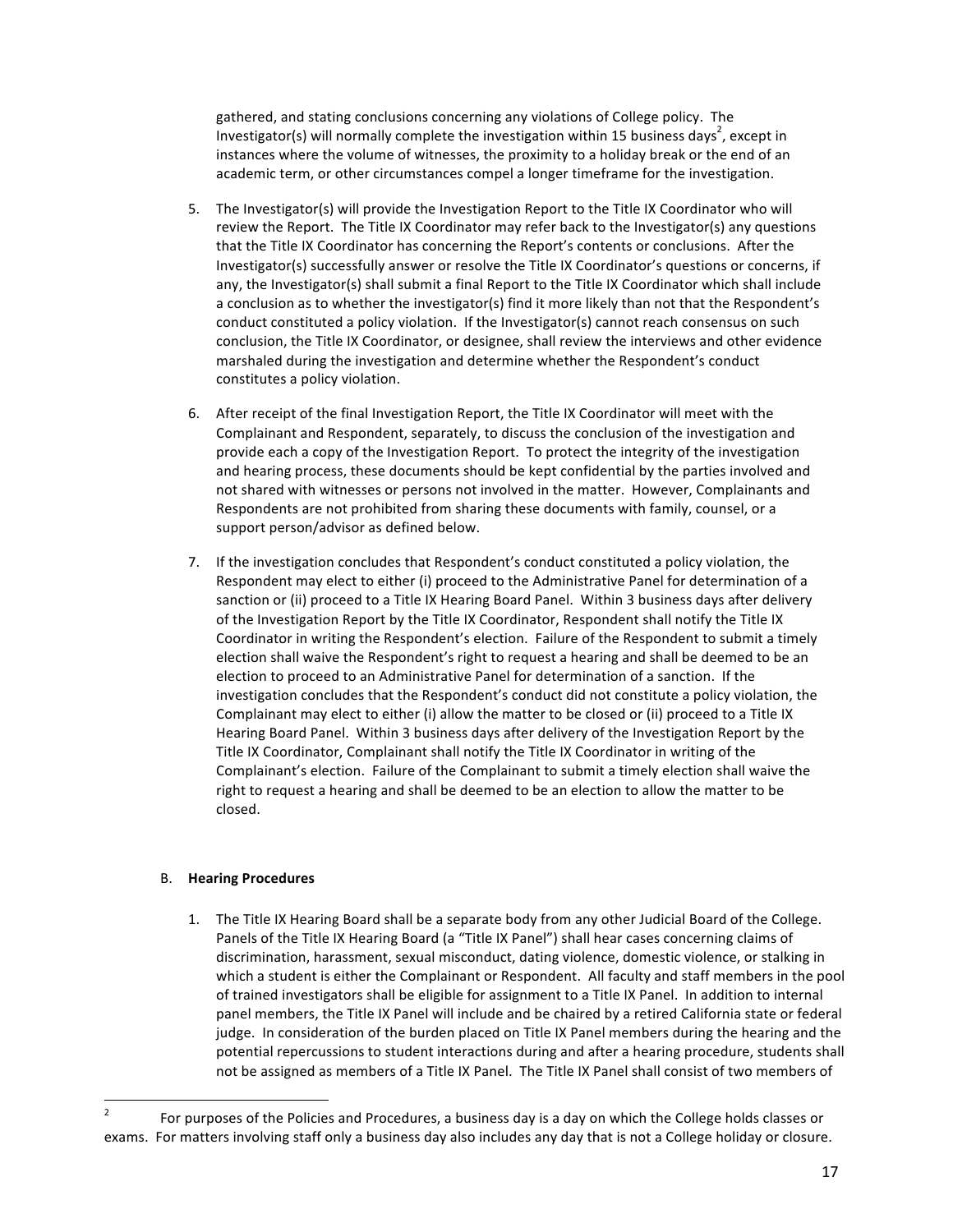the investigator pool selected by the Title IX Coordinator and who were not involved in the investigation of Complainant's claims and a retired judge selected by the Title IX Coordinator. In the event the Complainant or Respondent is a faculty member, at least one member of Title IX Panel shall be a faculty member. In the event the Complainant or Respondent is a staff member, at least one member of the Title IX Panel shall be a staff member. The Title IX Coordinator or one of the Deputy Coordinators shall attend hearings before a Title IX Panel, but shall not have a vote.

- 2. If a timely election to proceed to a Title IX Panel has been made, the Title IX Coordinator shall prepare a Statement of Alleged Policy Violations based upon the information provided during the investigation process by Complainant and the Investigation Report. The Title IX Coordinator shall then select a Title IX Panel and refer the written complaint, if any, the Investigation Report, and Statement of Alleged Policy Violations to the Title IX Panel. Selection of the Title IX Panel will normally commence within 3 business days of receiving a timely election from a Respondent or Complainant. The Complainant and Respondent will be informed of the composition of the Title IX Panel. The Complainant and Respondent may challenge a panel member based upon a conflict of interest. A conflict of interest occurs where an individual's personal interests or relationships conflict with their ability to be a neutral fact finder in a particular case. For example, if a member has also served as an advisor for a party to a complaint or has a close personal relationship with one of the parties, there may be a conflict of interest. The Title IX Coordinator will make the final determination as to whether or not such a conflict of interest exists. Individuals removed from the Title IX Panel as a result of a challenge based on an allegation of a conflict of interest will be replaced by another member of the investigator pool or an outside professional as determined by the Title IX Coordinator. Normally, within 5 business days of their selection, the members of the Title IX Panel will meet to discuss the complaint, the response (if any), the Investigation Report, and the Statement of Alleged Policy Violations.
- 3. In cases before a Title IX Panel, the evidentiary standard of preponderance of evidence will be used, whether it is more likely than not that the Respondent's conduct constitutes a violation of policy as set forth in the Statement of Alleged Policy Violation.
- 4. The Title IX Panel will conduct a prompt, thorough, and unbiased hearing. It will invite the Complainant and Respondent to appear before it, and will hear and question witnesses, if there are any. The Complainant and Respondent may be present at the hearing if they choose or they may choose to participate in the hearing by phone. However, neither party shall be allowed to directly question or cross-examine the other during the hearing. Questions may be submitted to the Chair by both parties, who will then decide whether those questions are relevant to the matter and in compliance with Title IX requirements. Further, the Complainant shall be offered the opportunity to participate in the hearing without being in the presence of the Respondent, or accommodations can be made so the Complainant may participate in the hearing without facing the Respondent. The Title IX Panel will conduct a hearing and will review whatever information it deems necessary to assist it in reaching a determination as to the merits of the charge, including information obtained by the Investigator(s) during the investigation. Within the timeframe specified by the Chair, both parties may provide, for the Chair's consideration, the names of any witnesses they suggest be called.
- 5. If the Chair determines that "new" evidence that did not come to light during the investigation has been presented during the hearing, the Chair may adjourn the hearing for a period that the Chair deems appropriate to enable the Complainant and/or Respondent to respond to such evidence. Evidence is considered "new" only if the Chair concludes the evidence is relevant and important and could not with a reasonable effort have been discovered earlier by the party.
- 6. The Panel will base its determination of whether behavior constitutes a violation of policy on the evidence presented.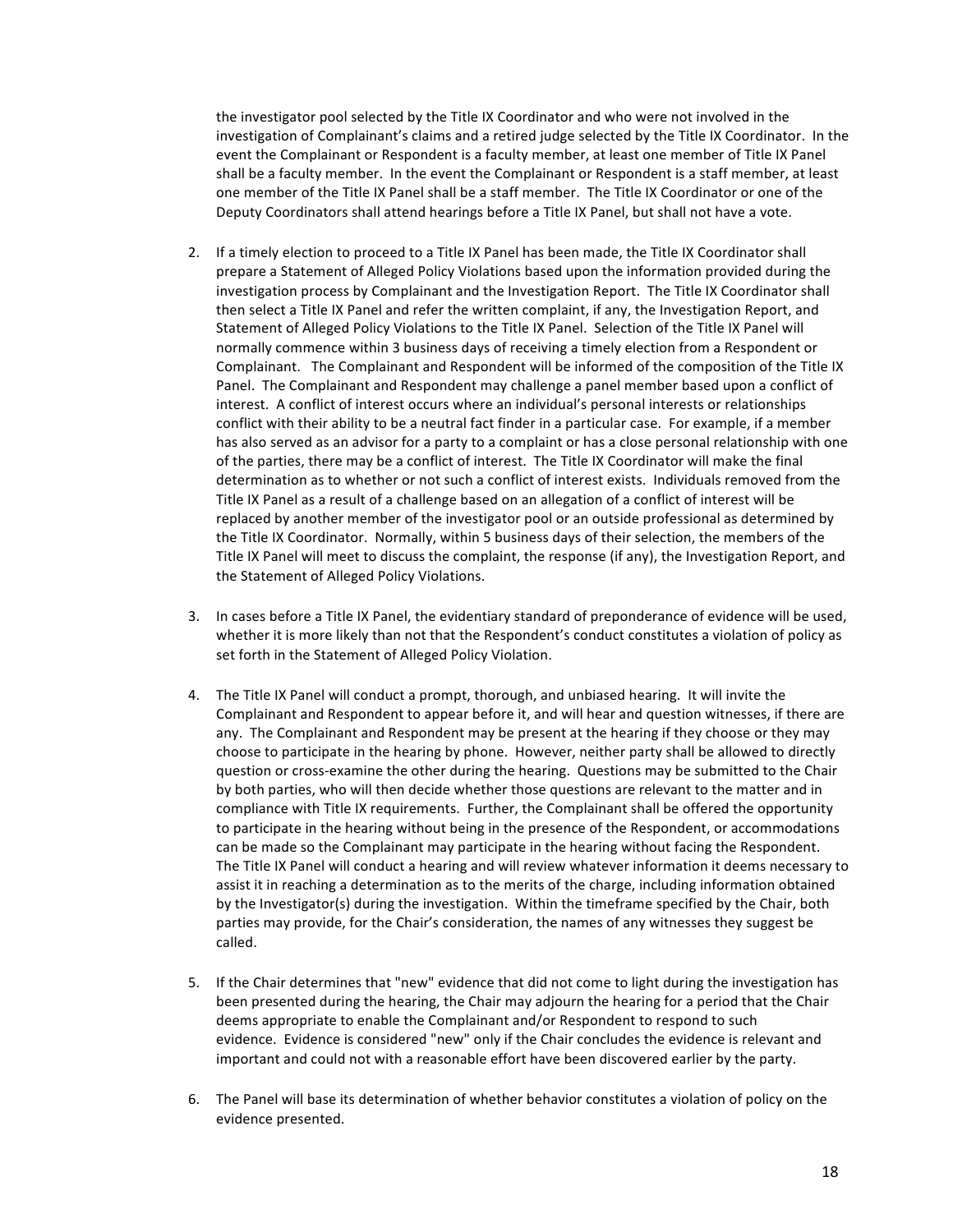- 7. The hearings will be closed, except to the principals. Each principal may have an advisor/support person of the participant's choosing. The advisor may consult with the party but may not address the hearing Title IX Panel. Once the hearings have ended and the process of deliberation has begun, meetings of the Title IX Panel will be closed to all but Panel members and the Title IX Coordinator or a Deputy Coordinator. All proceedings will be confidential and will not be discussed outside the process. Any witnesses and advisors must keep the hearing proceedings strictly confidential. To protect the integrity of the investigation and hearing process, the parties should also keep the hearing proceedings confidential. However, Complainants and Respondents are not prohibited from sharing details of the hearing proceedings with family, counsel, advisor/support person, or other advisors of their choosing. The Title IX Panel may only find responsibility for claims or portions of claims that appear on the Statement of Alleged Policy Violations prepared by the Title IX Coordinator.
- 8. Decisions of the Title IX Panel will be by majority vote and limited to the issue of whether, in the Title IX Panel's judgment, a Respondent's conduct constitutes a violation of policy as set forth in the Statement of Alleged Policy Violation. As soon as a decision on the case is reached, it will be summarized in writing. The form and content of the Title IX Panel's written decision, which shall contain factual findings and a written summary of the basis for the conclusion, shall be agreed upon and signed by all Title IX Panel members. A confidential copy of the Title IX Panel's decision will be given to the Complainant and the Respondent and will be placed in permanent confidential records of the Title IX Coordinator. The details of the Title IX Panel's findings may be limited in the copy of the Title IX Panel's report given to Complainant due to Respondent's FERPA or other applicable privacy rights.
- 9. A hearing on a complaint will normally be held within 15 business days of receipt of the Statement of Alleged Policy Violations and Investigation Report, although the process may sometimes take longer.
- C. **Sanction**. In the event (i) the Respondent elects to proceed to a sanction determination following presentation of the Investigators' Report or (ii) a Title IX Panel finds the Respondent responsible for a policy violation, the matter shall proceed to an Administrative Panel for determination of a sanction. The Administrative Panel shall consist of the Vice President for Academic Affairs, the Vice President for Enrollment, and the Associate Dean of Students. In the event one of the designated Administrative Panel members is unavailable, the Director of Human Resources shall become a member of the Administrative Panel. Sanctions for students may include educational requirements, written reprimand, loss of housing privileges, probation, suspension, and/or dismissal from the College. Sanctions for staff members may include educational requirements, written reprimand, probation, suspension, and/or termination of employment. Sanctions for faculty members may include educational requirements, written reprimand, and/or initiation of a dismissal proceeding pursuant to procedures set forth in the Faculty Handbook. The Administrative Panel (i) will have access to the complete record of the case, (ii) will determine any sanctions to be imposed or corrective action to be taken, and (iii) may consider both the gravity of the offense and the Respondent's prior conduct record in determining sanctions to be imposed on the Respondent. The Administrative Panel will communicate the decision in writing to the parties within 10 business days. The Complainant's copy of the report of the details of the sanction(s) imposed on Respondent may be limited due to Respondent's FERPA or other applicable privacy rights. The Dean of Students office or the Director of Human Resources, as the case may be, will also enter the decision in the permanent record of an individual found to have violated this policy. The sanction(s) imposed will be implemented following the Administrative Panel's decision and will be in effect pending the outcome of any appeal.
- **VI. Investigation Procedures for Complaints of Discrimination, Harassment, or Sexual Misconduct that Do Not Involve a Student as Complainant or Respondent:**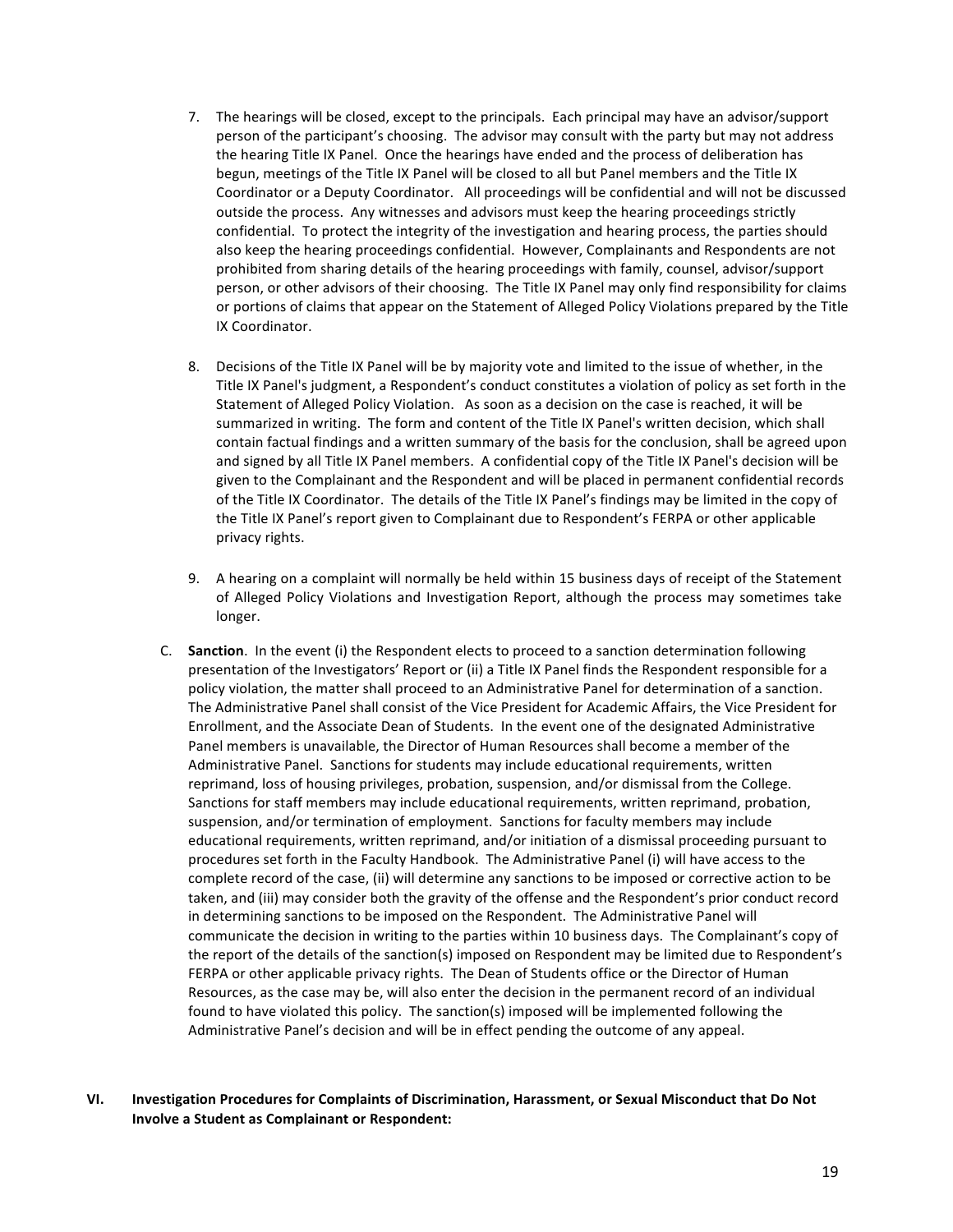### A. **Investigation Process**

- 1. Upon receipt of a complaint, the Title IX Coordinator or Deputy Coordinator will consult with the Complainant.
- 2. If the Complainant requests confidentiality or requests that the complaint not be pursued, the College will take all reasonable steps to investigate and respond to the complaint consistent with the request for confidentiality. However, such a request for confidentiality may limit the College's ability to respond to the complaint. The College may also weigh the Complainant's request for confidentiality against such factors as the seriousness of the alleged conduct, whether there have been other complaints of a similar nature against the same individual, and other factors otherwise required by applicable law.
- 3. The Title IX Coordinator or Deputy Coordinator may, after speaking with Complainant, determine that the conduct complained about clearly does not constitute harassment, discrimination, or sexual misconduct and so inform the Complainant.
- 4. Subject to the considerations described in subsections 2 and 3 above, every complaint will be investigated, including any alleged instances of retaliation or intentional false claims. The Title IX Coordinator shall appoint two investigators to conduct the investigation, which may, in the discretion of the Title IX Coordinator include an outside professional with experience in conducting investigations. If the matter involves a faculty member as either Complainant or Respondent, at least one of the assigned investigators shall be a faculty member. If the matter involves a staff member as either Complainant or Respondent, at least one of the assigned investigators shall be a staff member. If the Complainant is a faculty or staff member from one of the other Claremont College's, one of the investigators may be from the Complainant's home college.
- 5. As part of the investigation process, the investigators may ask, but not require, the Complainant to submit a signed, written statement concerning the allegations. This statement should contain all relevant details, such as the names of the people involved, the names of any witnesses, and the times and locations of the alleged harassing behavior.
- 6. The Investigators will conduct interviews as needed with all appropriate individuals, including the Complainant and Respondent, and will gather any pertinent evidentiary materials. The Investigators will normally complete their investigation within 15 business days, except in instances where the volume of witnesses, the proximity to a holiday break or the end of an academic term, or other circumstances compel a longer timeframe for the investigation.
- 7. Upon completion of an investigation, the Investigators will prepare an Investigation Report including a conclusion as to whether it is more likely than not that the Respondent's conduct constitutes a policy violation. If the Investigators cannot reach consensus on the issue, the Title IX Coordinator, or designee, shall review the interviews and other evidence marshaled during the investigation and determine whether the Respondent's conduct constitutes a policy violation.
- 8. To protect the integrity of the investigation, the Investigator's Report should be kept confidential by the parties involved and not shared with witnesses or persons not involved in the matter. However, Complainants and Respondents are not prohibited from sharing these documents with family, counsel, a support person/advisor as defined below.
- 9. In cases where, after investigations, it is determined that the Respondent is responsible for a violation of this policy, the Title IX Coordinator shall submit the report the appropriate Vice President for further action under section B below.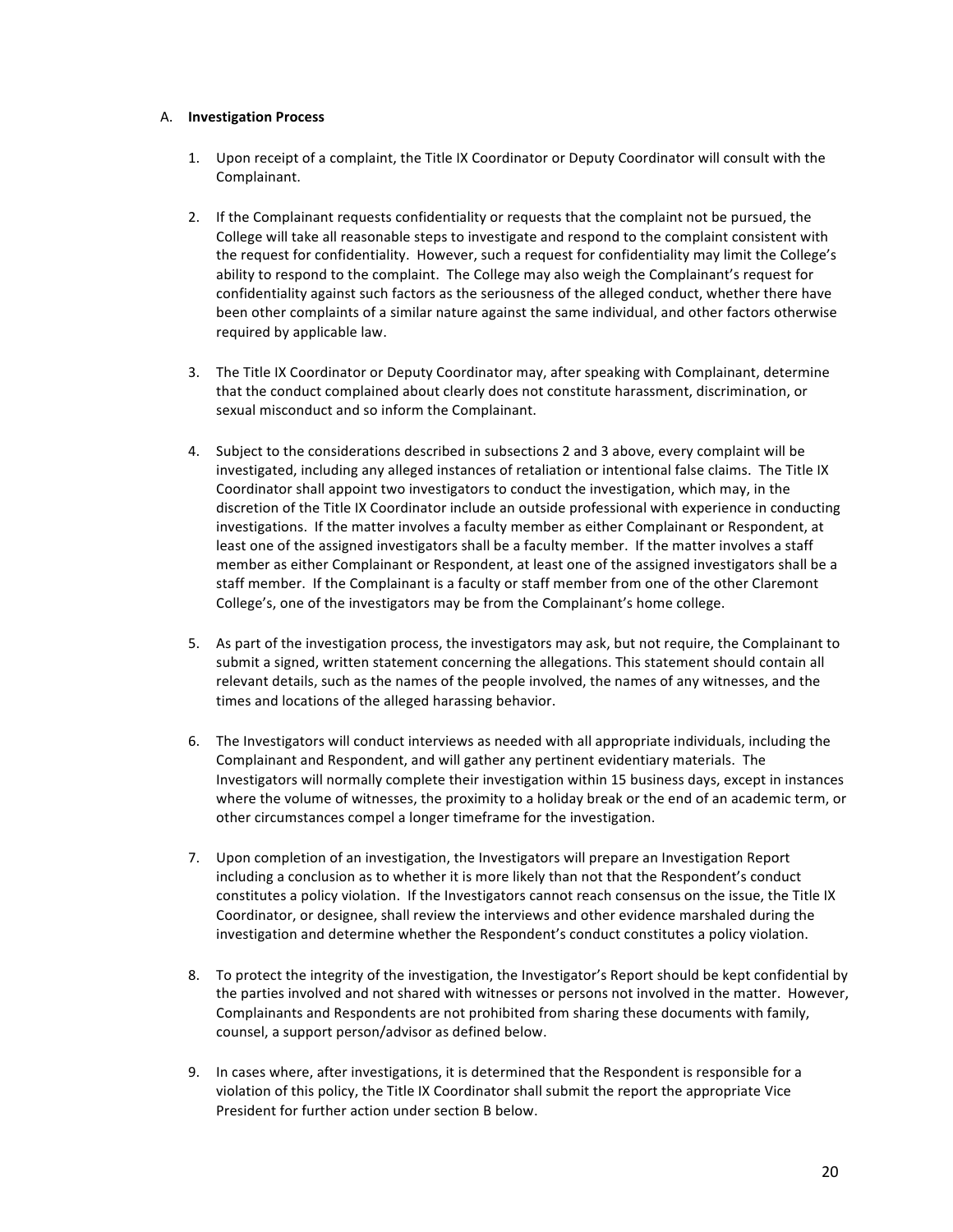B. Sanction. If the investigation determines that a staff member Respondent is responsible for a violation of this policy, the sanction shall be determined by the Vice President to whom the Respondent reports, in consultation with the Director of Human Resources. Sanctions for staff members may include educational requirements, written reprimand, probation, suspension, and/or termination of employment. If the investigation determines that a faculty member Respondent is responsible for a violation of this policy, the sanction shall be determined by the Vice President for Academic Affairs, in consultation with the Director of Human Resources. Sanctions for faculty members may include educational requirements, written reprimand, and/or initiation of a dismissal proceeding pursuant to procedures set forth in the Faculty Handbook. The Vice President (i) will have access to the complete record of the case, (ii) will determine any sanctions to be imposed or corrective action to be taken, and (iii) may consider both the gravity of the offense and the Respondent's prior conduct record in determining sanctions to be imposed on the Respondent. The Vice President will communicate the decision in writing to the parties within 10 business days. The Complainant's copy of the report of the details of the sanction(s) imposed on Respondent may be limited due to Respondent's privacy rights. The Director of Human Resources will also enter the decision in the permanent record of an individual found to have violated this policy. The sanction(s) imposed will be implemented following the Vice President's decision and will be in effect pending the outcome of any appeal

### **VII. Interim Measures**

The College may take whatever measures deemed necessary in response to an allegation in order to protect an individual's rights and personal safety and the safety of the College community. Such measures include, but are not limited to, an interim suspension (immediate, temporary suspension pending the outcome of grievance process), a no contact order (an order that an individual refrain from direct or indirect contact with another person or persons), restrictions on access to campus or areas of campus, and/or appropriate changes in academic schedule. Interim measures may include reporting the matter to the local police. Failure by the Respondent to adhere to the parameters of any interim measure is a violation of College policy and may lead to additional disciplinary action.

### **VIII.** Support Person/Advisor

The Complainant and Respondent may each have a support person present with them at all meetings and any hearing associated with a complaint and in which the respective individual is participating. The Support Person/Advisor may be any person of the participant's choosing, including an attorney. The Support Person/Advisor may attend, but shall not participate in, meetings or the hearing. If the participant chooses to have an attorney serve as the Support Person/Advisor, such attorney will be at that individual's expense.

### **IX. Appeal Procedures**

A. **Appeal Rights.** In cases handled under section V above, either the Complainant or Respondent may appeal (i) an adverse ruling of the Title IX Panel or (ii) a sanction determined by the Administrative Panel. In cases handled under Section VI above, either the Complainant or Respondent may appeal (i) an adverse ruling of an Investigation Report or (ii) a sanction imposed by a Vice President. Appeals shall be made to the Vice President of Student Affairs of the College, except that appeals by staff members of the Office of Student Affairs shall be made to the Vice President/Board Secretary ("Appeal Officer"). An appeal is not intended to be a new investigation or a full re-hearing of the complaint. Unless the Appeal Officer directs otherwise, an appeal is confined to a review of the written documentation and record of the investigation and/or hearing and pertinent documentation regarding the grounds for appeal. Appeal decisions are to be deferential to the Investigators, the Title IX Panel, the Administrative Panel, or the applicable Vice President.

Written notice of intention to appeal and written reasons for the appeal shall be provided within 10 business days of the decision from which the Complainant or Respondent is appealing.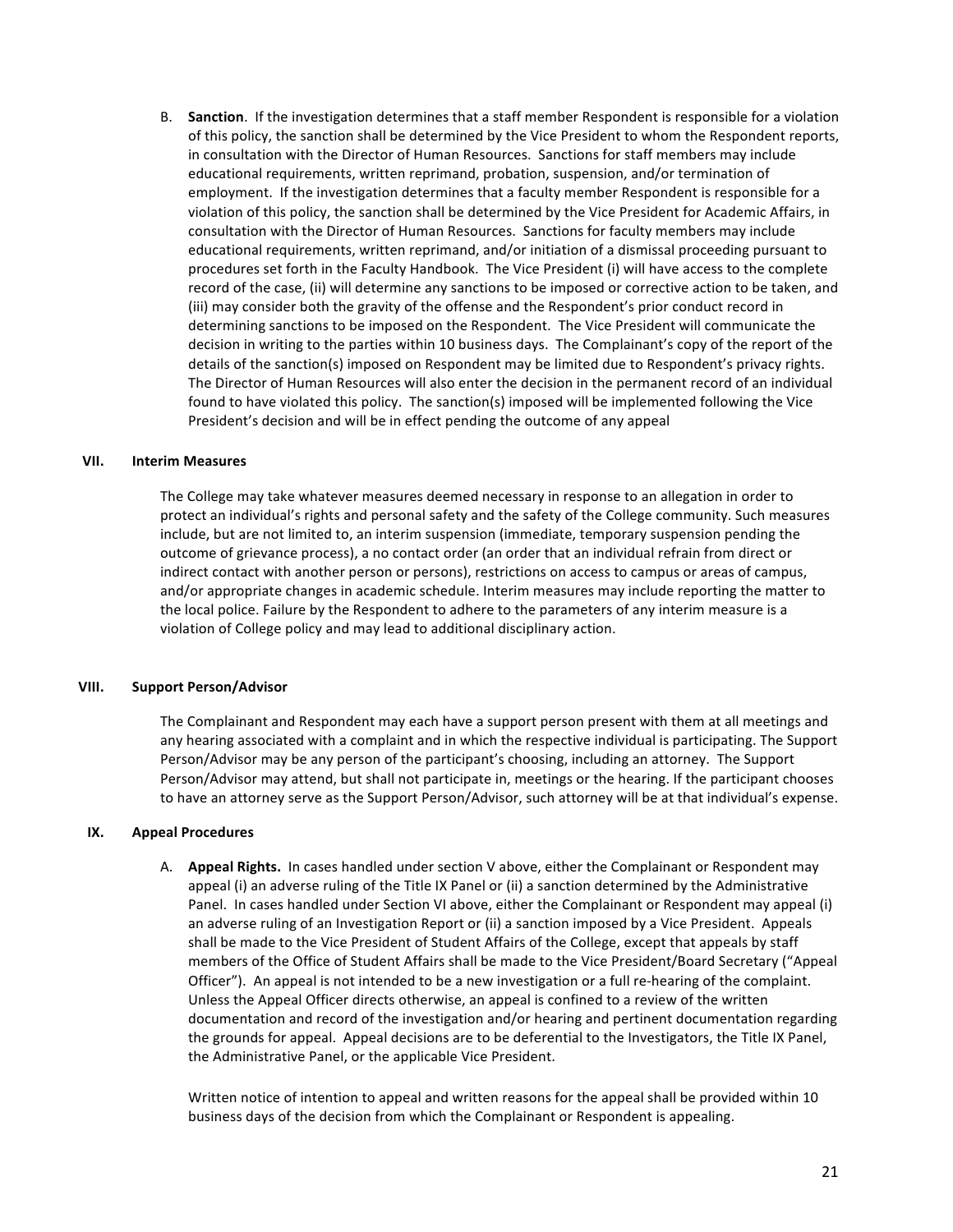Appeal of the decision(s) may be made on only three grounds. Any or all may be cited in the appeal.

- 1. **Improper Judicial Procedure.** The party may appeal if the procedures outlined in the Discrimination and Harassment policies were violated. The Appeal Officer shall consider whether provisions of the policies were violated in such a clear manner as to deny the appellant consideration of their position during the process. If the Appeal Officer accepts an appeal made on the grounds of improper judicial procedure, the Appeal Officer shall remand the matter to the appropriate step in the process and may provide specific directives or explanations for guidance.
- 2. **New Evidence.** During the standard investigation and hearing process, sufficient time is allowed to gather all available evidence. However, in extraordinary circumstances a party may appeal if new evidence becomes available. The Appeal Officer must consider:
	- a) Whether the evidence was genuinely unavailable and could not have been made available through the appellant's diligent efforts at the time of the original investigation or hearing; and
	- b) Whether the evidence would have led to a different conclusion had it been available.

If the Appeal Officer answers in the affirmative to both of these questions, the Appeal Officer will grant the appeal and remand the matter to the appropriate step in the process and may provide specific directions or explanations for the guidance.

3. **Disproportionate Sanction**. The Appeal Officer may adjust (increase or decrease) the sanction of a Respondent if the Appeal Officer determines that the sanction imposed for violation of the policy was disproportionate to the conduct found to have occurred.

Written notice of any appeal decision shall be provided to both parties and the Title IX Coordinator, normally within 15 business days after the appeal request has been submitted by a party, unless unforeseen events or unusual circumstances compel a longer review period. If further proceedings will occur as a result of the appeal decision, the Title IX Coordinator shall so inform all participants. The Appeal Officer's decisions concerning all appeals are final.

All sanctions imposed will be in effect while an appeal is under review. A request may be made to the Appeal Officer for special consideration in exigent circumstances, but the presumptive stance of the College is that the sanctions will stand. Graduation, study abroad, internships/externships, etc. do NOT in and of themselves constitute exigent circumstances, and students may not be able to participate in those activities during an appeal. In cases where the appeal results in reinstatement to the College or of privileges, all reasonable attempts will be made to restore the individual to their prior status, recognizing that some opportunities lost may be irretrievable.

### **X. Record Retention**

- A. Records of investigations and hearings are maintained by the College for five (5) years as indicated below.
	- 1. **Students**: If the Respondent is a student, the records will be maintained for five (5) years past the student's graduation or if the student leaves the College before graduation, for five (5) years past their original expected graduation date.
	- 2. **Faculty or Staff**: If the Respondent is a faculty or staff member, the records will be maintained for five (5) years past the conclusion of the investigation and any hearing, or the end of employment with the College, whichever is later.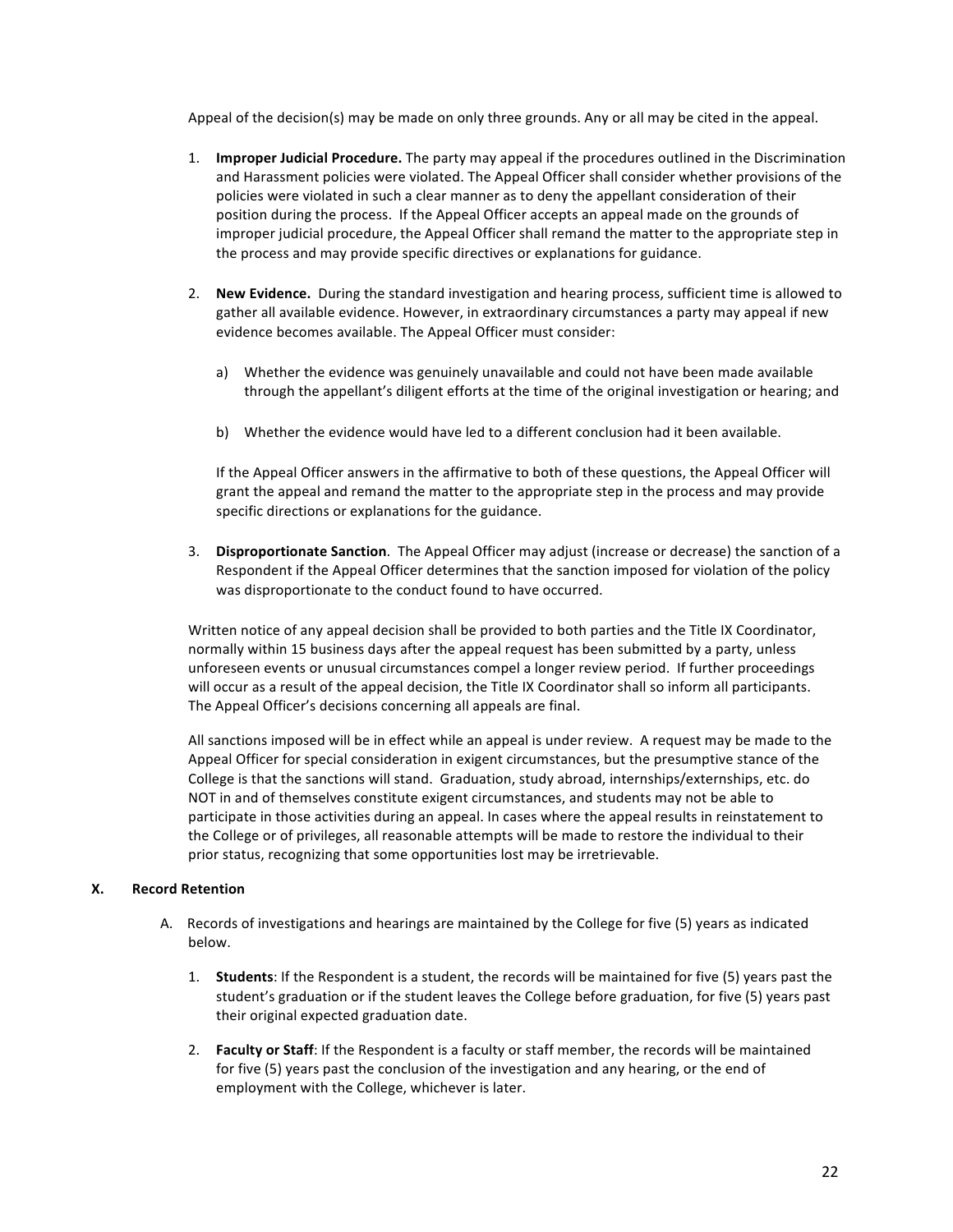### **XI. Special Provisions**

- A. **College as Complainant:** As necessary, the College reserves the right to initiate a complaint, to serve as Complainant, and to initiate grievance proceedings without a formal complaint by the subject of the misconduct.
- B. Alcohol and substance use: The use of alcohol or other drugs will never function as a defense for any behavior that violates College policy.
- C. **Past Sexual History:** The past sexual history of a party will not be admissible by the other party in an investigation or hearing. The past sexual interactions of the parties to the complaint will generally not be admissible by the other party in an investigation or hearing unless such information is determined to be highly relevant by the Title IX Coordinator. If the party believes the past sexual interaction of the parties to the complaint is relevant to the investigation and/or hearing they must submit a written request to the Title IX Coordinator explaining the nature of the information and why the information is relevant to the investigation and/or hearing. The Title IX Coordinator will review the request and render a decision within 2 business days.
- D. Respondent's Prior Conduct History: Generally, any previous College policy violation(s) by the Respondent are not admissible as information about the present allegation. However, the Title IX Coordinator may supply information about previous behavior and/or complaints to the Investigator(s) or a Title IX Panel if:
	- 1. The Respondent was previously found to be responsible for a similar violation; and
	- 2. The information indicates a pattern of behavior by the Respondent and substantial conformity with the present allegation.

A Respondent's prior conduct will be taken into consideration by the Administrative Panel or appropriate Vice President when determining what sanction to impose.

### **XII. The College's External Reporting Obligations**

### A. The Jeanne Clery Disclosure of Campus Security Policy and Campus Crime Statistics Act (the "Clery **Act")**

- 1. **Statistical Reporting**: Certain College officials have a duty to report certain misconduct for federal statistical reporting purposes (Clery Act). All personally identifiable information is kept confidential, but statistical information must be passed along to campus law enforcement regarding the type of incident and its general location (on or off-campus, in the surrounding area, but no addresses are given) for publication in the annual Campus Security Report. This report helps to provide the community with a clear picture of the extent and nature of campus crime and to ensure greater community safety. Campus Security Authorities include: student/conduct affairs, campus law enforcement, local police, coaches, athletic directors, residence life staff, student activities staff, human resources staff, advisors to student organizations, Senior Staff, and any other official with significant responsibility for student and campus activities. The information to be shared includes the date, the location of the incident (using Clery location categories) and the Clery crime category. This reporting protects the identity of the victim and may be done anonymously.
- 2. **Timely Warning**: Complainants should also be aware that College administrators must issue immediate timely warnings for incidents reported to them that are confirmed to pose a continuing threat of bodily harm or danger to members of the campus community. For purposes of the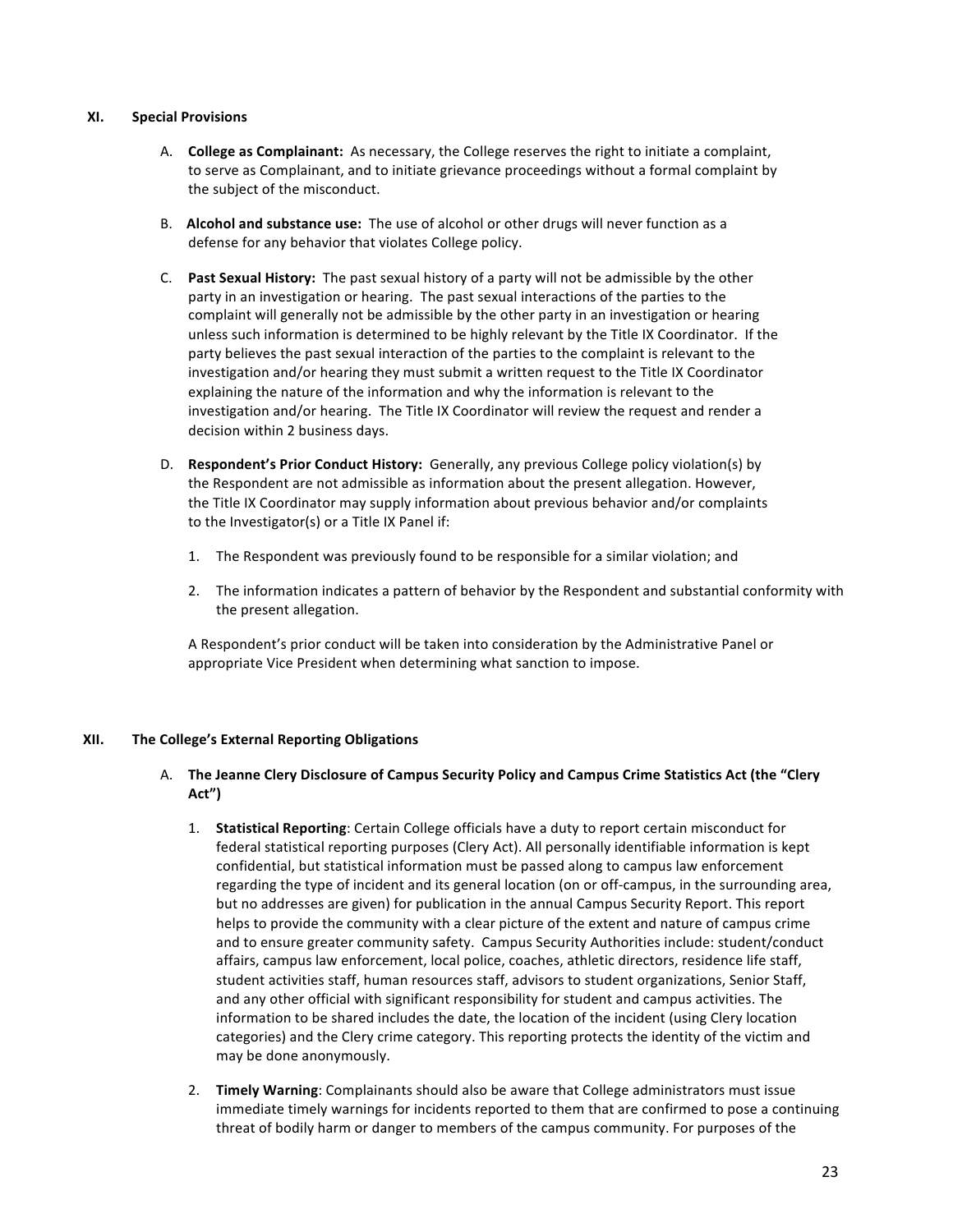Timely Warning requirement, the College will not disclose a Complaint's name. However, the College will provide enough information for community members to make safety decisions in light of the danger. The reporters for timely warning purposes are exactly the same as detailed in the paragraph above.

### B. **FERPA**

- 1. The outcome of a campus hearing is part of the educational record of the Respondent, if they are a student, and the employee record if they are a faculty or staff member. The educational records of students are protected from release under a federal law, FERPA. The College complies with FERPA regulations regarding the privacy of student records and observes the following exceptions to FERPA as mandated by the Clery Act:
- 2. The Complainant in a non-consensual sexual contact/intercourse incident has the right to be informed of the finding, and sanction(s) of the investigation or hearing, in writing, without condition or limitation.
- 3. The Complainant(s) in sexual exploitation, sexual harassment, relationship violence and any other gender-based offense have the right to be informed of the finding, in writing, and to be informed of any sanction(s) that directly relate to them, and to essential facts supporting the outcome when the outcome is a finding of responsibility for a violation.
- 4. The Clery Act permits the College to release publicly the name, nature of the violation and the sanction(s) for any student who is found in violation of a College policy that is a "crime of violence," including: arson, burglary, robbery, criminal homicide, sex offenses, assault, intimidation (which may encompass stalking and/or bullying), hazing, destruction/damage/vandalism of property and kidnapping/abduction. The College will release this information to the Complainant in any of these offenses regardless of the outcome.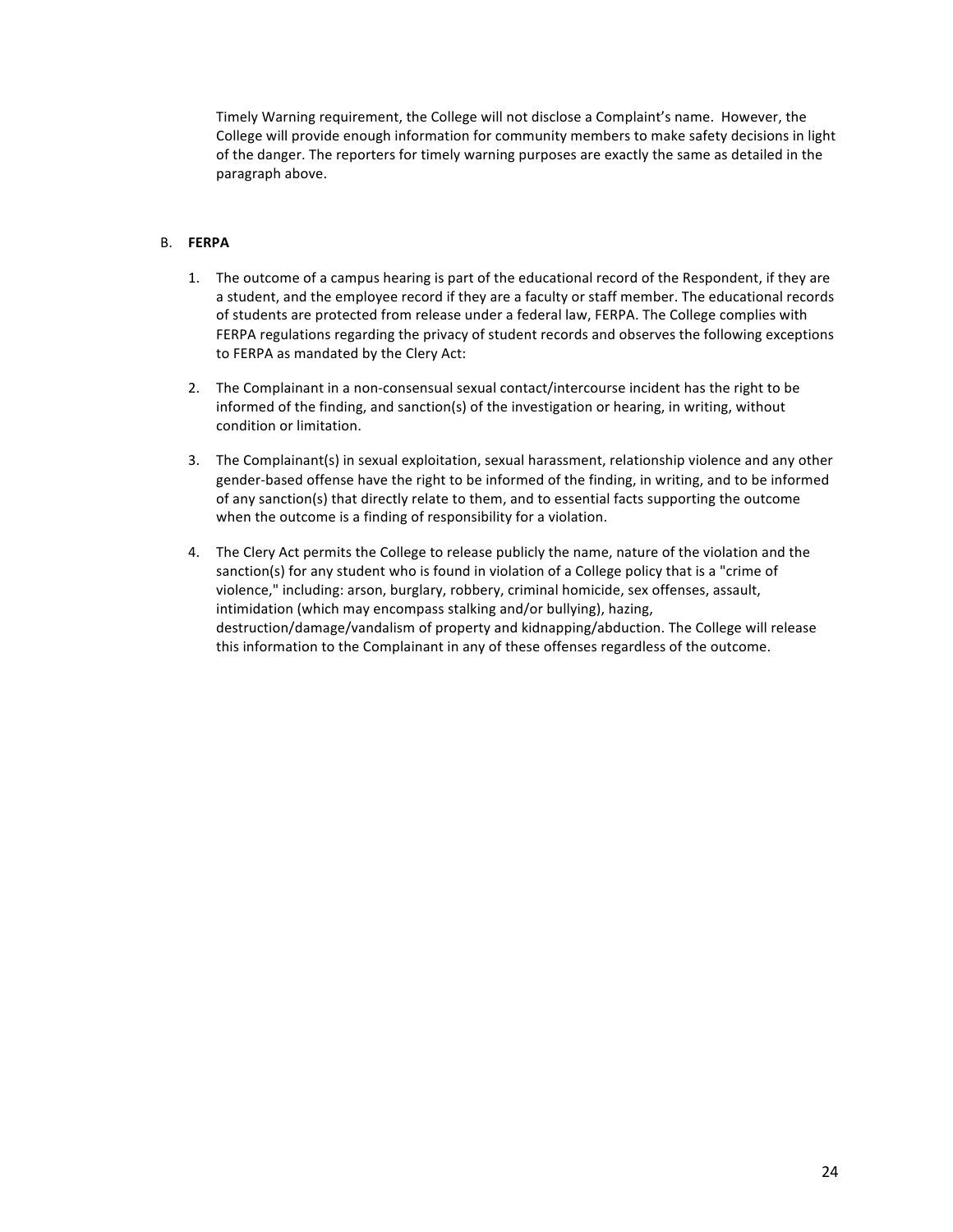### **Appendix A Sexual Assault, Dating/Domestic Violence, and Stalking Prevention and Risk Reduction**

**Prevention**: If you find yourself in the position of being the initiator of sexual behavior, you owe sexual respect to your potential partner and yourself. These suggestions may help you avoid committing a nonconsensual sexual act and reduce your risk of being accused of sexual misconduct:

- 1. Clearly communicate your intentions to your sexual partner and give them a chance to clearly communicate their intentions to you.
- 2. Understand and respect personal boundaries. Do not pressure a potential partner.
- 3. DON'T MAKE ASSUMPTIONS about consent; about someone's sexual availability; about whether they are attracted to you; about how far you can go or about whether they are physically and/or mentally able to consent. If there are any questions or ambiguity then you DO NOT have consent and you should stop.
- 4. If you think you are receiving unclear or conflicting messages from your partner, this is a clear indication that you should stop, defuse any sexual tension and communicate better.
- 5. Don't take advantage of someone's drunkenness, drugged, or otherwise incapacitated state, even if they did it to themselves.
- 6. Realize that your potential partner could be intimidated by you, or fearful. You may have a power advantage simply because of your gender or size. Don't abuse that power.
- 7. Understand that consent to some form of sexual behavior does not automatically equal consent to any other form of sexual behavior.
- 8. Silence and passivity cannot be interpreted as an indication of consent. Read your potential partner carefully, paying attention to verbal and non-verbal communication and body language. If you are not sure, stop.

**Risk Reduction**: Risk reduction tips can, unintentionally, take victim-blaming tone. With no intention to victimblame, and with recognition that only those who commit sexual violence are responsible for such conduct, these suggestions may nevertheless help you to reduce your risk of experiencing a non-consensual sexual act.

- 1. If you have sexual limits, make them known as early as possible.
- 2. If you do not want to engage in a particular activity, tell the other person "NO" clearly and firmly.
- 3. Try to remove yourself from the physical presence of a sexual aggressor, if you can do so safely.
- 4. If someone is nearby, ask for help or if it is safe to do so, text or call someone.
- 5. Take affirmative responsibility for your alcohol intake/drug use and acknowledge that alcohol/drugs lower your sexual inhibitions and may make you vulnerable to someone who views a drunk or high person as a sexual opportunity.
- 6. Take care of your friends and ask that they take care of you. A real friend will challenge you if you are about to make a mistake. Respect them when they do.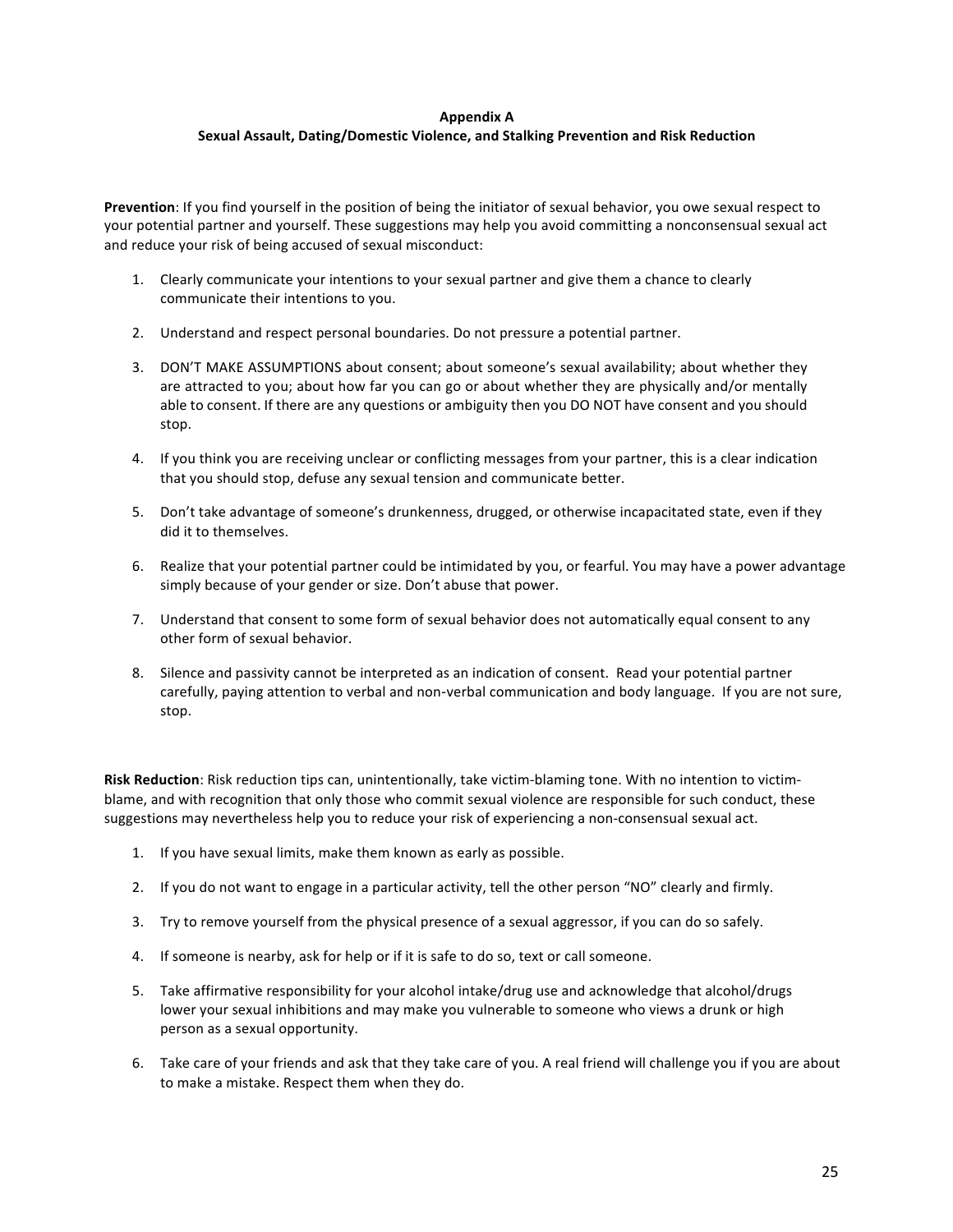### **Appendix B Frequently Asked Questions: Sexual Assault, Dating/Domestic Violence and Stalking**

1. Does information about a complaint remain confidential?

The confidentiality of all parties to a complaint of sexual misconduct must be respected, insofar as it does not interfere with the College's obligation to fully investigate allegations of sexual misconduct. Where confidentiality is not strictly kept, it will still be tightly controlled on a need-to-know basis. Dissemination of information and/or written materials to persons not involved in the complaint procedure is not permitted. Violations of the privacy of the Complainant or the Respondent may lead to disciplinary action by the College. In all complaints of sexual misconduct, all parties will be informed of the outcome. In some instances, the College may choose make a brief public announcement of the nature of the violation and the action taken, without using the name or identifiable information of the alleged victim. Certain College administrators may be informed of the outcome within the bounds of student privacy (e.g., the President, Dean of Students, Director of Campus Safety, Title IX Coordinator). If there is a report of alleged sexual misconduct to the College and there is evidence that a felony has occurred, local police will be notified if the Complainant consents. This does not mean charges will be automatically filed or that a Complainant must speak with the police. The College also must statistically report the occurrence on campus of major violent crimes, including certain sex offenses, in an annual report of campus crime statistics. This statistical report does not include personally identifiable information.

2. Will I (as a survivor/victim) have to pay for counseling/or medical care?

Students can access Monsour Counseling and Psychological Services for one-one-one counseling, and Monsour also hosts a support group for survivors of sexual assault. In addition, counseling is provided for free by a certified sexual assault counselor at the CUC EmPOWER Center. Pregnancy and STI testing and counseling is available at CUC Student Health Services, and lab fees may apply. Emergency contraception is available for \$20 at Student Health Services. If you are accessing community and non-institutional services, payment for these services may be covered by your health insurance plan; please check your coverage. If you have elected coverage under the Claremont College's Student Health Insurance Plan ("SHIP"), payment for these services may also be covered under this insurance plan. For more information, visit here.

3. Will my parents or guardian be told?

Unless you are under 18, no, not unless you tell them. Whether you are the Complainant or the Respondent, the College's primary relationship is to you, the student, and not to your parent or guardian. However, we strongly encourage you to communicate with your parents when you are in distress whether for medical, behavioral, or academic reasons. We will contact your parents if we believe your health or safety is at risk or if your status at the College is at risk (due to residential or College suspension or expulsion). In addition, College officials will speak with your parents directly at your request.

4. Do I have to name the alleged perpetrator?

Yes, if you want to pursue the matter under the College's Discrimination and Harassment Policies and Procedures. No, if you choose to respond informally and do not file a formal complaint. You should consult the confidentiality provisions set forth in the Policies and Procedures to better understand the College's legal obligations depending on what information you share with different College officials. Complainants should be aware that not identifying the alleged perpetrator may limit the College's ability to respond comprehensively.

5. Will the alleged perpetrator know my identity?

Yes, if you file a formal complaint. Sexual misconduct is a serious offense and the Respondent has the right to know the identity of the complainant/alleged victim. If there is a hearing, the College does provide alternative testimony options so that the parties do not have to interact with each other directly.

6. What do I do if I am accused of sexual misconduct?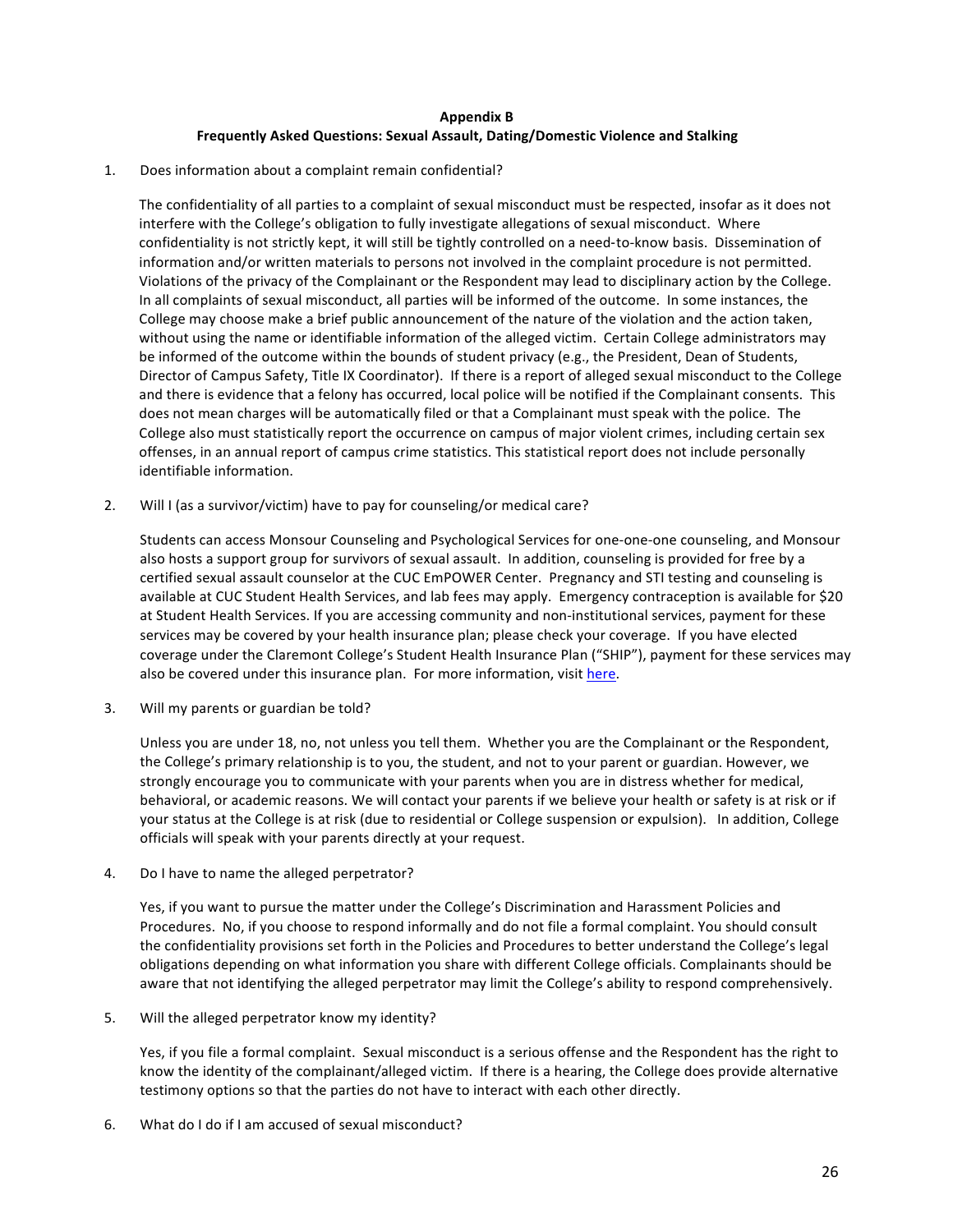DO NOT contact the Complainant. You may want to speak with someone in the campus community or elsewhere who can act as your support person/advisor. The Title IX Coordinator can explain the College's grievance procedures for addressing sexual misconduct complaints and can discuss support options with you. For example, you may also want to seek confidential counseling through the counseling center or seek support through off campus services in the community. See below regarding legal representation.

7. What about legal advice?

If you are a party in a college proceeding, you are entitled to a support person of your choosing, including an attorney. However, should you elect to have an attorney support person, that person is not permitted to intervene in the proceeding. Complainants do not need private legal counsel to pursue criminal prosecution because representation will be handled by the District Attorney's office. However, you may want to retain an attorney if you are considering filing a civil action. Respondents may want to retain legal counsel given the potential for criminal and/or civil action.

8. What about changing residence hall rooms or other accommodations?

If you are the Complainant, you may request a room change through the Title IX Coordinator who will facilitate with the Dean of Students room change to the first available, suitable room. If you want the Respondent to move, you must be willing to pursue a formal complaint. Again, if there is a formal complaint, no contact orders can be imposed.

Other accommodations available might include:

- a. Assistance with or rescheduling an academic assignment (paper, exams, etc.);
- b. Assistance in requesting an incomplete in a class;
- c. Assistance with transferring class sections, if available;
- d. Temporary withdrawal;
- e. Assistance with alternative course completion options;
- f. Other accommodations for safety as necessary.
- 9. What should I do about preserving evidence of a sexual assault?

Physical evidence of a criminal sexual assault must be collected from the alleged victim's person within 96 hours, though evidence can often be obtained from towels, sheets, clothes, etc. for much longer periods of time. Scripps strongly recommends that students interested in exploring evidence preservation, contact Project Sister Family Services' 24/7 hotline at (909) 626-4357. PSFS will explain and help guide you through process, including whether evidence preservation is an option. Of course, if you want assistance from the College, contact Campus Safety at (909) 607-2000 and ask to speak to on-call dean. Click here for more information on the evidence preservation process.

10. Will the Complainant be sanctioned when reporting a sexual misconduct if they have illegally used drugs or alcohol?

No. The severity of the infraction will determine the nature of the College's response, but whenever possible the College will respond educationally rather than punitively to the illegal use of drugs and/or alcohol. The seriousness of sexual misconduct is a major concern and the College does not want any of the circumstances (e.g., drug or alcohol use) to inhibit the reporting of sexual misconduct.

11. Will the use of drugs or alcohol affect the outcome of a sexual misconduct complaint?

The use of alcohol and/or drugs by either party will not diminish the Respondent's responsibility. On the other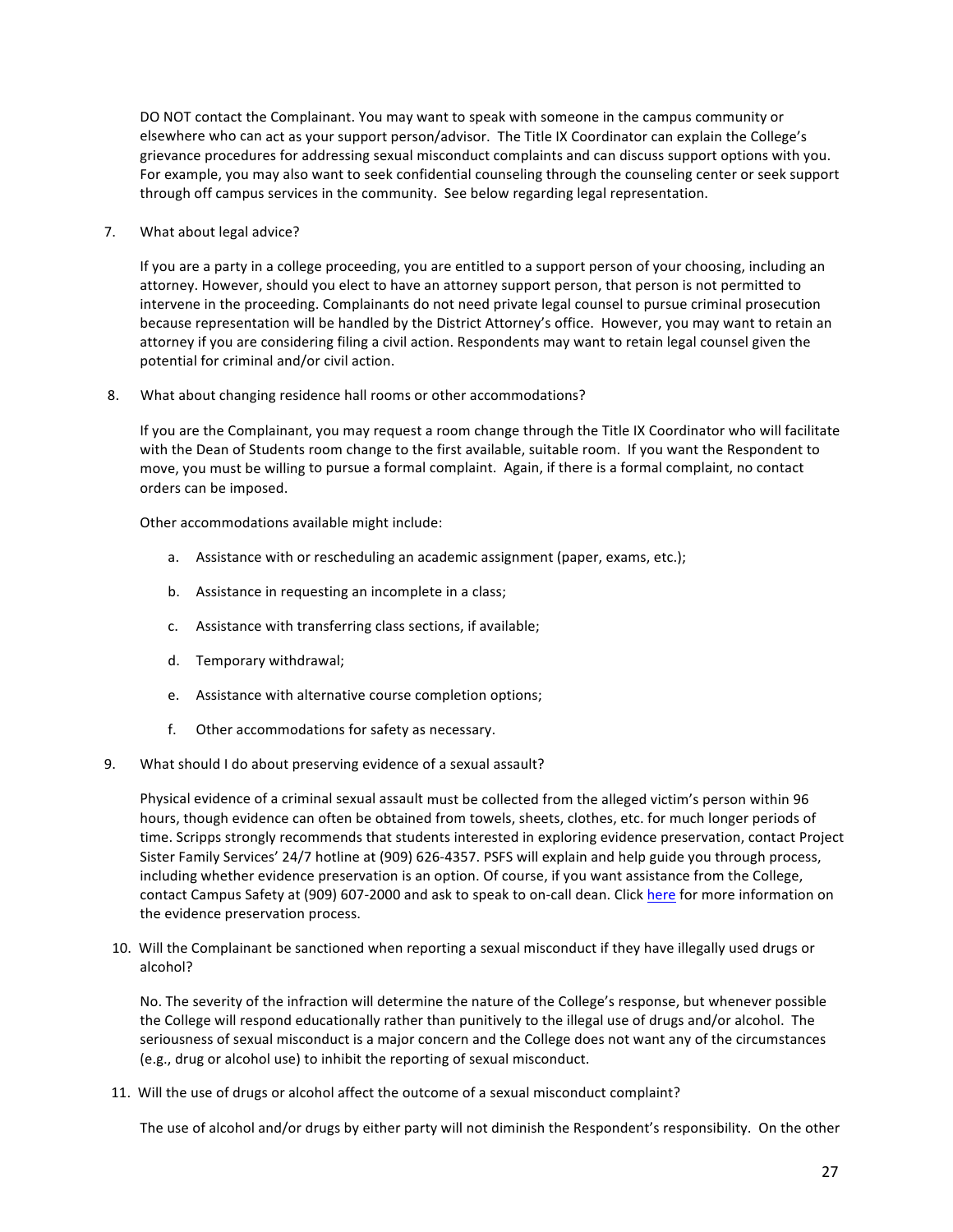hand, alcohol and/or drug use is likely to affect the Complainant's memory and, therefore, may affect the outcome of the complaint. A person bringing a complaint of sexual misconduct must either remember the alleged incident or have sufficient circumstantial evidence, physical evidence and/or witnesses to support their complaint. If the Complainant does not remember the circumstances of the alleged incident, it may not be possible to impose sanctions on the Respondent without further corroborating information. Use of alcohol and/or other drugs will never excuse a violation by a Respondent.

12. Will either party's prior use of drugs and/or alcohol be a factor when reporting sexual misconduct?

Not unless there is a compelling reason to believe that prior use or abuse is relevant to the present complaint.

13. What should I do if I am uncertain about what happened?

If you believe that you have experienced sexual misconduct, but are unsure of whether it was a violation of the College policy, you should contact the College's Title IX Coordinator who can explain the policy and resolution options. If you would like to speak with someone in confidence to explore the incident, you may want to first speak with a counselor at Monsour Counseling and Psychological Services or the EmPOWER Center, a chaplain from the McAlister Center, or a rape crisis hotline. Scripps Advocates for Survivors of Sexual Assault are a trained student group who are available through a warm line to assist students who have experienced sexual assault or misconduct (909-214-2138).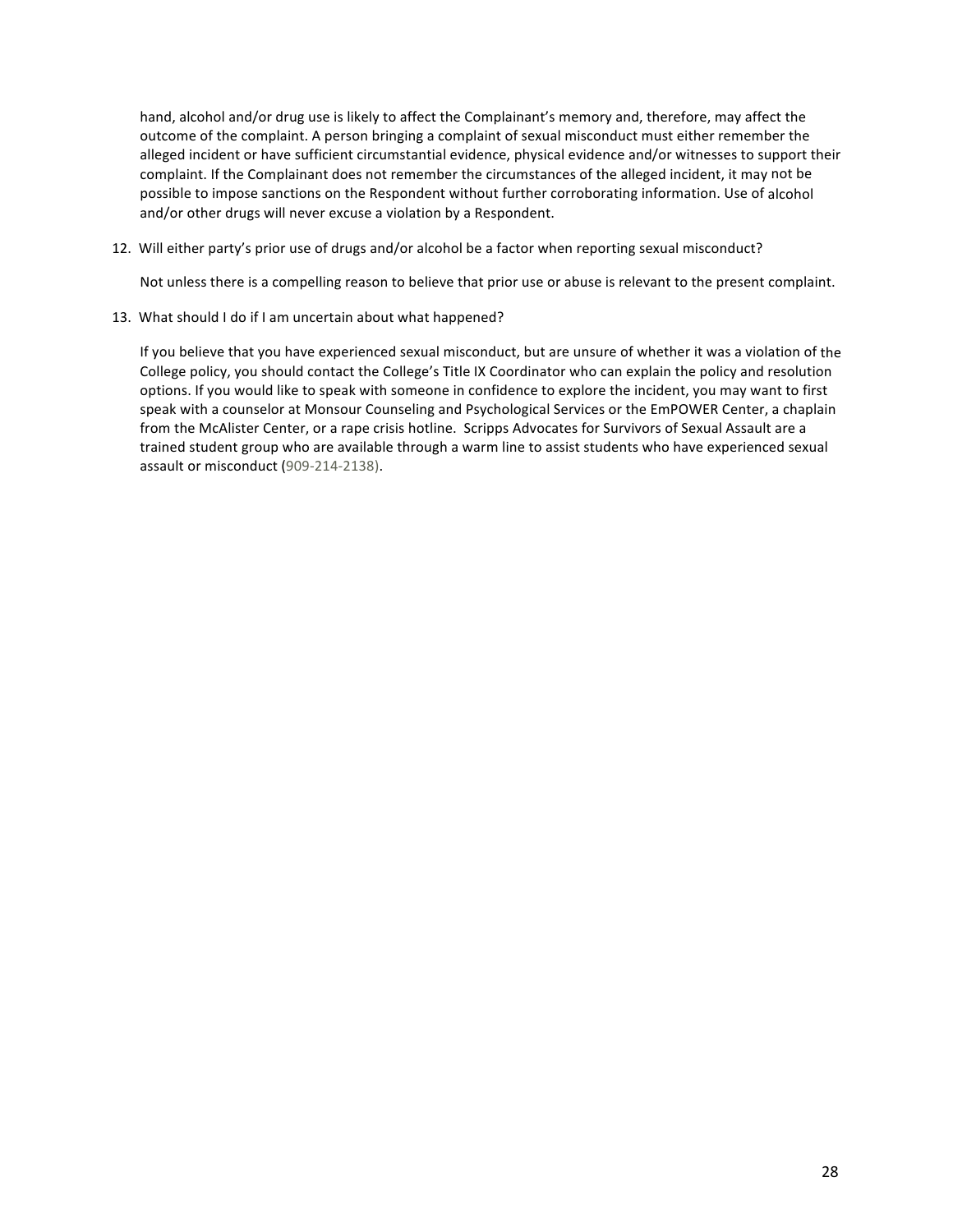### **Appendix C**

### **What to Do if You Have Experienced Sexual Assault, Dating/Domestic Violence or Stalking**

If you have been a victim of sexual misconduct, dating violence or stalking the sooner you seek help the more options you have available to you. The following steps are important to take as soon as possible.

- 1. Get away from your attacker and to a safe place as soon as possible. Call 911 or Campus Safety.
- 2. **Seek medical attention** to assess and treat any injuries, screen for pregnancy and any sexually transmitted infections, and collect evidence (if you wish to do so). Visit here for more information on evidence preservation.
- 3. **Seek support**: Don't be afraid to ask for help and support; feelings of shame, guilt, fear, and shock are normal. Call a trusted friend or family member or one of the on and off campus resources listed below:

**Title IX Coordinator**: Sally Steffen, Title IX Coordinator, 909-607-7142. Sally is available to talk to you about your reporting and support options. You can learn more about your options without sharing details about the incident, including the identity of the other party.

**On-Call Deans** (For assistance after business hours and weekends): Call Campus Safety at 909-607-2000 and ask to speak to the on-call dean.

Scripps Advocates for Survivors of Sexual Assault, (909) 214-2138, 8:00pm-8:00am, 7 days a week, when school is in session: Scripps Advocates are students at Scripps. Sometimes talking to a peer may feel like a comfortable first step. You may speak anonymously (in other words, you don't need to reveal who you are to the warm line) to an advocate, who will help guide you to support resources. Even if you choose to reveal your identity to an advocate, they will not need to reveal your identity to college officials in the absence of imminent risk to self or others.

**Monsour Counseling and Psychological Services (including the on-call therapist):** 909-621-8202

**EmPOWER Center, 1030 Dartmouth Ave, Claremont:** The Center's mission is to create a culture where all members of The Claremont Colleges respect and look out for each other, and where students impacted by sexual violence, dating/domestic violence, and stalking receive holistic support and care. The Center provides free, confidential advocacy and support to 7C students impacted by sexual violence, dating/domestic violence, and stalking. Students interested in receiving counseling may call (909) 607-0690 to make an appointment. The Director of the EmPOWER Center, Rima Shah, is a confidential resource. She can be reached at RShahEmPOWER@cuc.claremont.edu or 909-607-2689.

**Student Health Services**: 909-621-8222 during normal business hours. For assistance after hours, contact the on-call doctor through Campus Safety at 909-607-2000.

**Academic Support:** Experience tells us that it is not uncommon for students to discover they need academic support in the aftermath of a Title IX incident. If you feel such support would be helpful for you, you may contact your Primary Contact Dean (PCD), the Title IX Coordinator, or Deputy Title IX Coordinator, Leslie Schynder. You're not required to disclose the full circumstances of the incident in order to obtain academic support, though sometimes limiting what you disclose could interfere with her ability to fully and comprehensively assess and address your needs. If you choose instead to speak directly to your professors, please know that they are responsible employees and have a legal obligation to report what you disclose to them to a member of the Title IX team.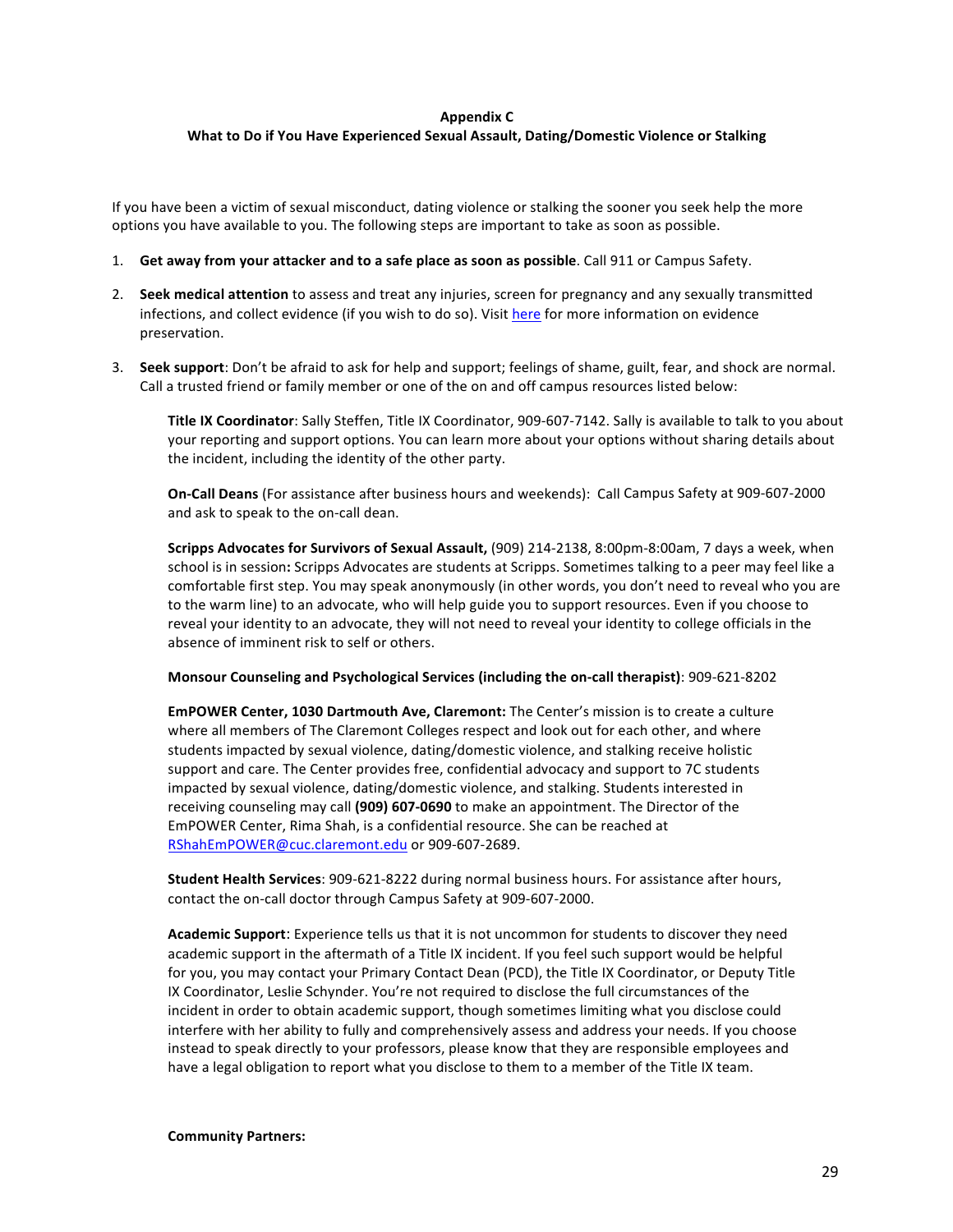Project Sister Sexual Assault 24/7 Crisis Hotline (Pomona, CA): Provides services to the women, children, and men survivors of sexual assault and abuse and their families in the East San Gabriel and Inland Valleys in Southern California. PSFS' services include a 24-hour hotline; advocacy and accompaniment to local hospitals, law enforcement interviews and legal proceedings. Among their services, PSFS can explain and help support you through the process for evidence preservation, should that be a priority for you.

800-656-4673

909-626-HELP (909-626-4357)

House of Ruth 24/7 Hotline (for dating and domestic violence) (Claremont, CA). Confidential counseling, anonymous 24/7 hotline, emergency and transitional shelter. Free services, available in English and Spanish.

877-988-5559 (toll-free hotline); 909-623-4364 (Pomona Outreach Office)